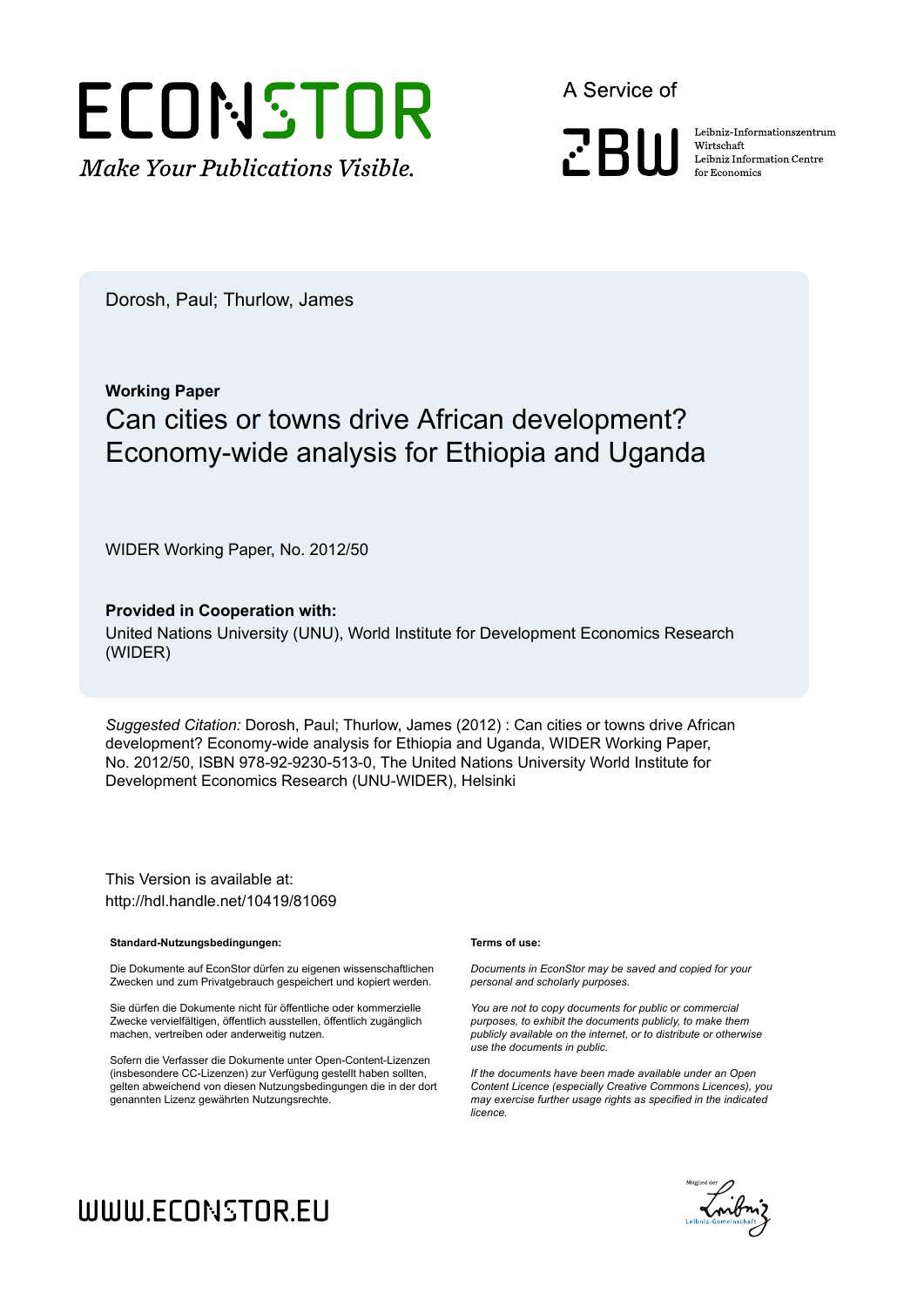

**World Institute for Development Economics Research** 

# Working Paper No. 2012/50

# **Can Cities or Towns Drive African Development? Economy-wide Analysis for Ethiopia and Uganda**

Paul Dorosh,<sup>1</sup> and James Thurlow<sup>2</sup>

May 2012

### **Abstract**

Rapid urbanization is an important characteristic of African development and yet the structural transformation debate focuses on agriculture's relative merits without also considering the benefits from urban agglomeration. As a result, African governments are often provided conflicting recommendations on the importance of rural agriculture or urban industry. We develop dynamic economy-wide models for Ethiopia and Uganda that capture both traditional aspects of the debate (growth linkages and foreign trade) and benefits from urbanization (internal migration and agglomeration effects). Simulations suggest that urban agglomeration is an important source of long-term growth and structural transformation, but that investing in cities does not greatly reduce national poverty over the short-term. In this regard, agricultural growth is more effective, albeit with slower national growth. Given these trade-offs, we conclude that

Keywords: urbanization, rural development, growth, poverty, CGE model, Africa

JEL classification: D58, O18, R11, R23

Copyright © UNU-WIDER 2012

<sup>1</sup> International Food Policy Research Institute, Washington DC; <sup>2</sup> (corresponding author) UNU-WIDER, Helsinki, email: thurlow@wider.unu.edu

…/.

This study has been prepared within the UNU-WIDER project 'New Directions in Development Economics'.

UNU-WIDER acknowledges the financial contributions to the research programme by the governments of Denmark (Ministry of Foreign Affairs), Finland (Ministry for Foreign Affairs), Sweden (Swedish International Development Cooperation Agency—Sida) and the United Kingdom (Department for International Development).

ISSN 1798-7237 ISBN 978-92-9230-513-0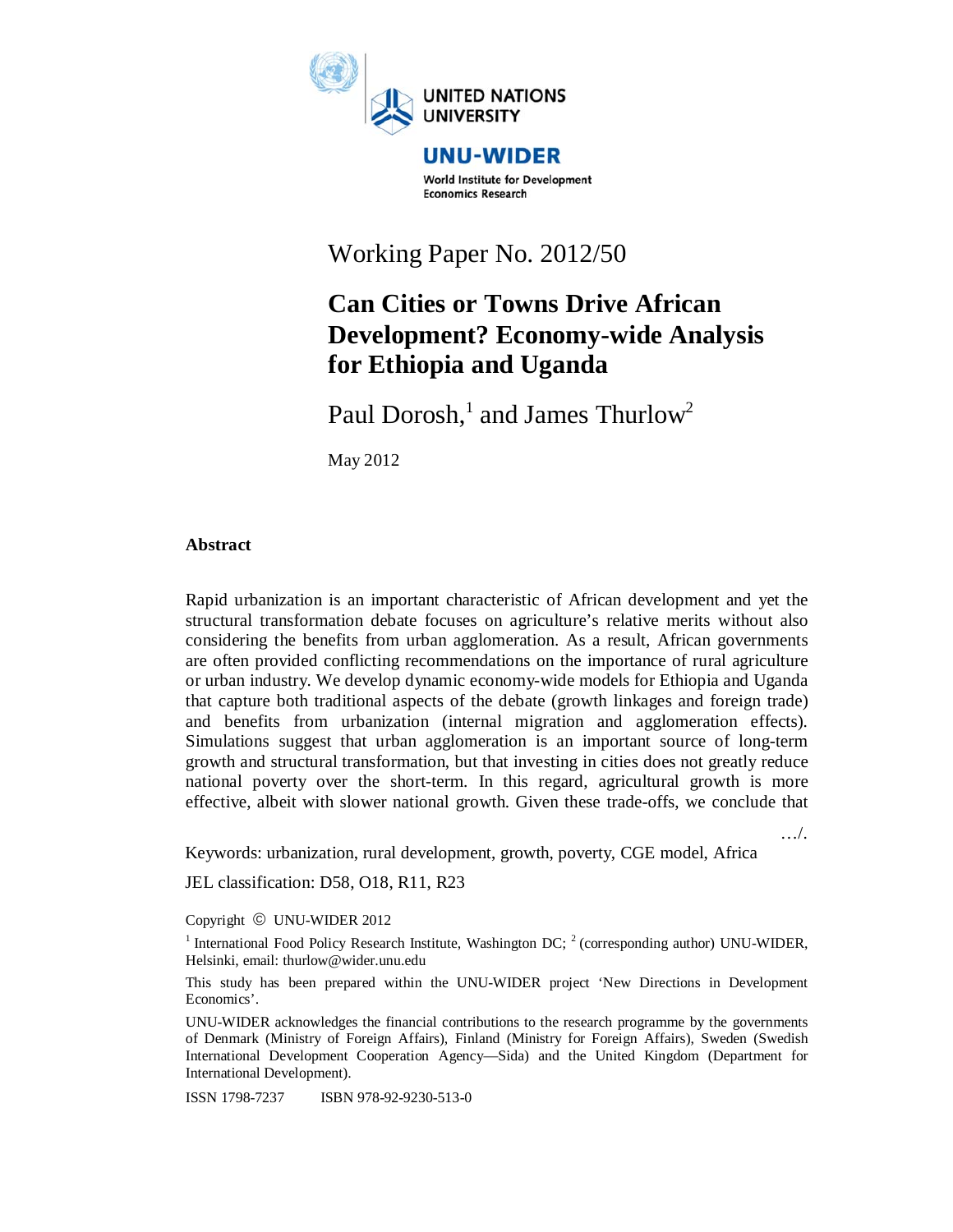the urbanization's benefits argue against an 'agro-fundamentalist' approach to African development, but the short-term imperative of reducing poverty necessitates further agricultural investment.

#### **Acronyms**

| <b>CEF</b>  | constant elasticity of transformation function |
|-------------|------------------------------------------------|
| <b>CES</b>  | constant elasticity of substitution function   |
| <b>CPI</b>  | consumer price index                           |
| <b>GDP</b>  | gross domestic product                         |
| <b>SAM</b>  | social accounting matrix                       |
| <b>TFP</b>  | total factor productivity                      |
| <b>UBOS</b> | <b>Uganda Bureau of Statistics</b>             |
|             |                                                |

*The World Institute for Development Economics Research (WIDER) was established by the United Nations University (UNU) as its first research and training centre and started work in Helsinki, Finland in 1985. The Institute undertakes applied research and policy analysis on structural changes affecting the developing and transitional economies, provides a forum for the advocacy of policies leading to robust, equitable and environmentally sustainable growth, and promotes capacity strengthening and training in the field of economic and social policy making. Work is carried out by staff researchers and visiting scholars in Helsinki and through networks of collaborating scholars and institutions around the world. www.wider.unu.edu publications@wider.unu.edu* 

UNU World Institute for Development Economics Research (UNU-WIDER) Katajanokanlaituri 6 B, 00160 Helsinki, Finland

Typescript prepared by Liisa Roponen at UNU-WIDER

The views expressed in this publication are those of the author(s). Publication does not imply endorsement by the Institute or the United Nations University, nor by the programme/project sponsors, of any of the views expressed.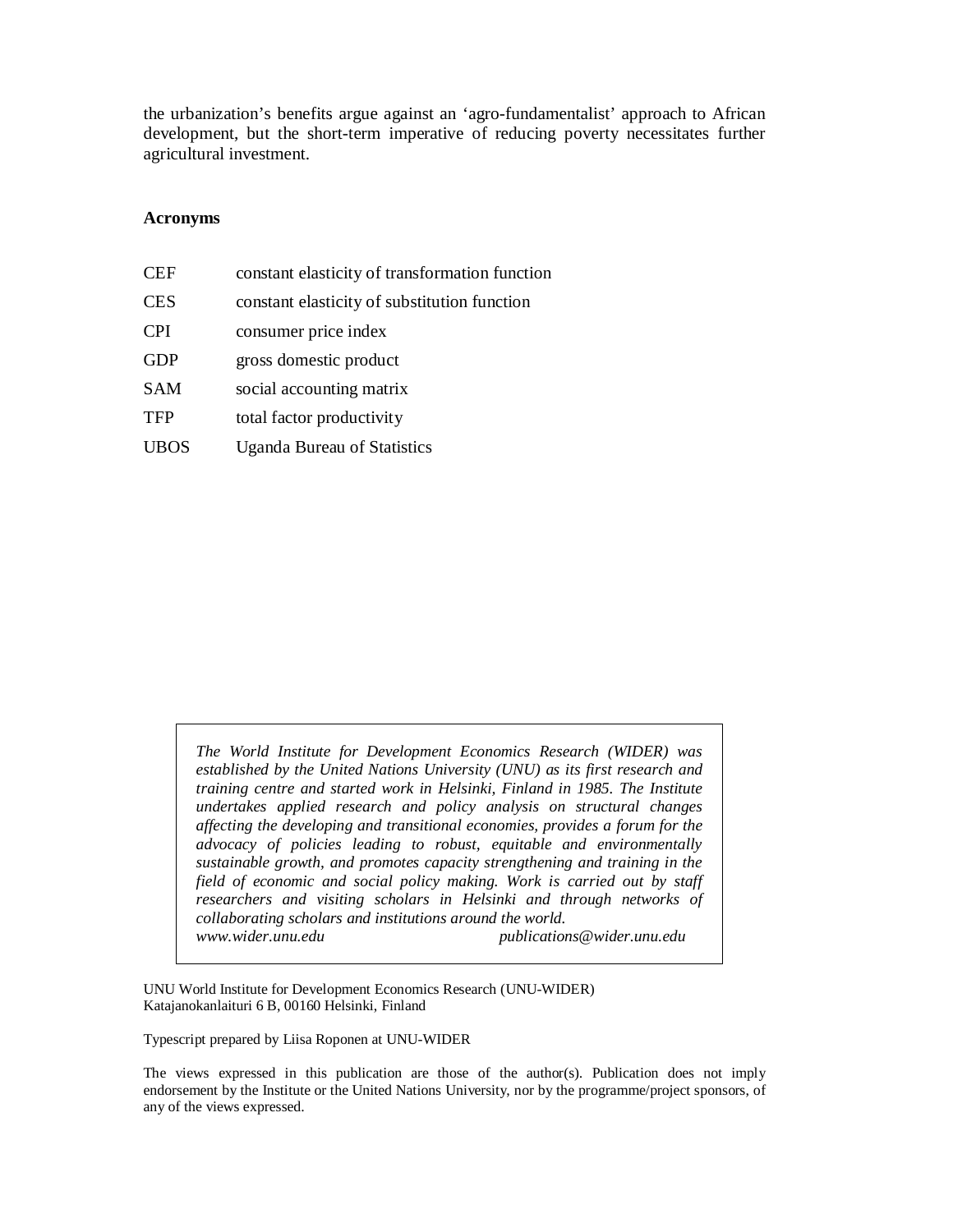# **1 Introduction**

The relative importance of agriculture versus industry in African development remains a major area of debate (Gollen 2010; Diao, Hazell and Thurlow 2010; Hazell et al. 2010; Collier and Dercon 2012). This debate is crucial since it informs the allocation of foreign development assistance across rural areas, towns and cities at a time when Africa is rapidly urbanizing. The subject of the debate is also crucial for African governments who routinely allocate scarce resources across competing development objectives. For example, Uganda's government must decide how best to reallocate resources away from southern regions towards post-conflict northern cities and rural areas (Dorosh and Thurlow 2011). Similarly, Ethiopia's government limits urban migration through its land tenure policies, but must weigh this policy against the benefits of urban development (see de Brauw and Mueller 2012).

At its broadest level, the academic debate hinges on whether the traditional development models that sought to explain the drivers and process of structural transformation are still relevant for Africa. Early dual economy models viewed nonagriculture as the dynamic sector that draws surplus farm workers into more productive jobs (see, for example, Lewis 1954). Agricultural growth was seen as necessary to prevent rising food prices and wages from slowing industrialization. Subsequent models attributed a more active role to agriculture given its industrial production linkages (Johnson and Mellor 1961) and its household consumption linkages, particularly within rural economies (Adelman 1984; Haggblade, Hazell and Brown 1989). For those who Gollin (2010) terms 'agro-fundamentalists', these models still provide the core justification for an agriculture-led growth strategy in Africa. Agriculture is also seen as a direct link to poorer Africans given their dependence on farm-based livelihoods (Diao, Hazell and Thurlow 2010).

The traditional models face two major criticisms. First, integrated global markets mean that countries might be able to use food imports rather than domestic production to support industrialization. Second, the sources of growth are not explicitly identified in traditional models making it difficult to determine which sectors drive structural transformation. In this regard, African agriculture has yet to demonstrate that it is able to generate productivity gains like those experienced in Asia's green revolution. Counter-arguments contend that a reliance on food imports would weaken inter-sectoral growth linkages and widen the rural-urban divide (Hazell et al. 2010). Moreover, African agriculture's historically poor performance might reflect long-term underinvestment in the sector rather than its growth potential.

The above arguments focus on agriculture itself and are well-trodden areas of the debate. An area that receives less attention is the benefits from urban agglomeration economies and the growing interest in new economic geography (see Fujita, Krugman and Venables 2001). From this perspective, economic growth accelerates when resources or activities concentrate within geographic areas (Henderson and Wang 2005). Urbanization and industrial localization can generate positive externalities by situating producers closer to labour markets and customers, as well as to each other. Urban agglomeration could therefore generate the productivity gains required to drive structural transformation. Agglomeration economies were not explicitly considered in traditional models and so might provide an additional argument in favour of directing resources towards industries in major cities and towns (see World Bank 2008).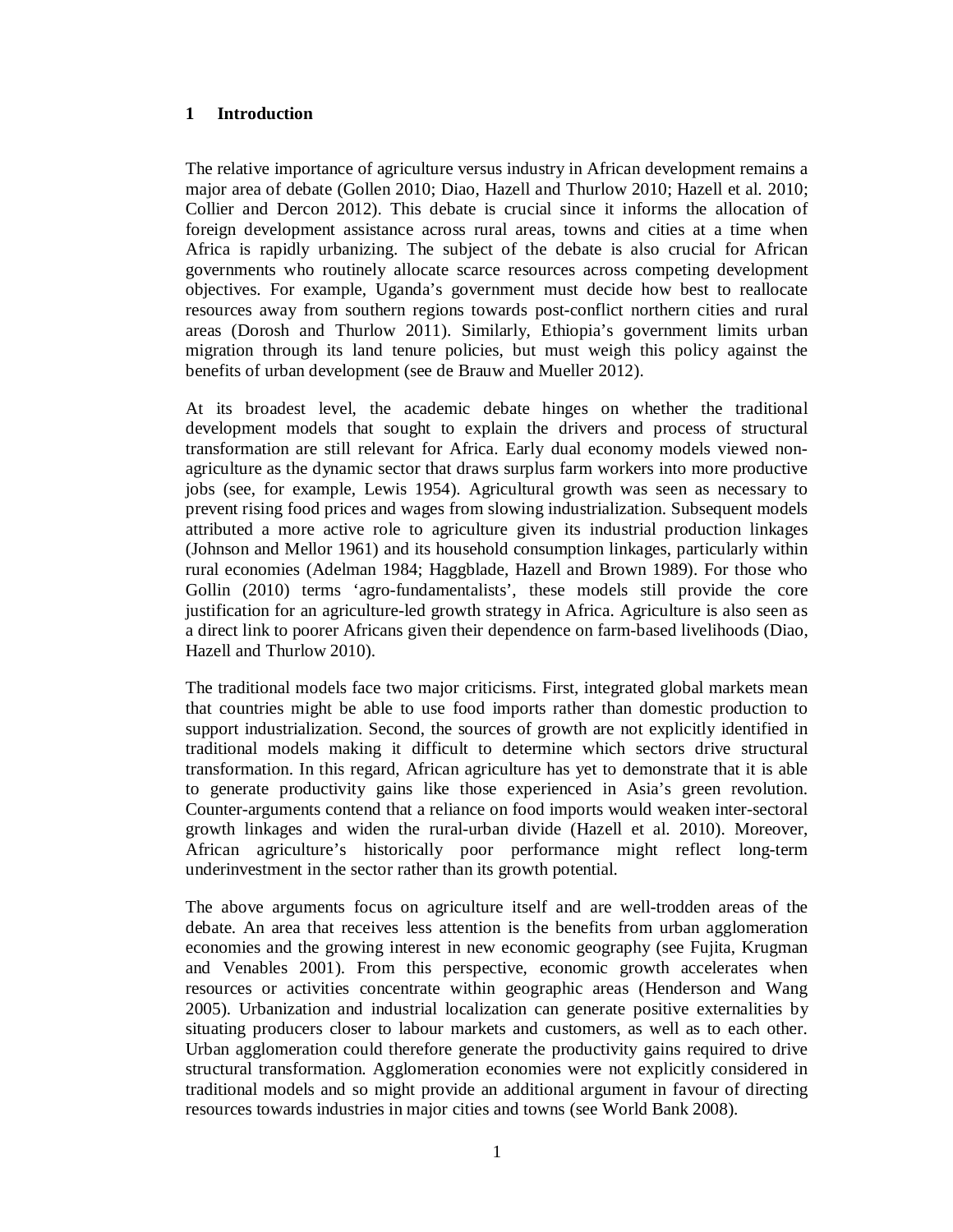In this paper we examine whether urban agglomeration economies significantly alter the debate over the potential drivers of Africa's structural transformation. More specifically, we develop an economy-wide model that captures the benefits from urbanization. Unlike most models, ours distinguishes between rural areas, small towns and major cities, and allows for internal migration and urban agglomeration effects. It captures rural-urban production and consumption linkages as well as international trade, thereby incorporating many of the arguments in favour or against agriculture. We calibrate the models to data for Ethiopia and Uganda––two agriculture-based African countries where urban development is central to the policy debate.

The models are used to simulate the effects of accelerated urbanization, and the growth and poverty impacts (and trade-offs) of reallocating public investment between rural areas, towns and major cities. Our results suggest that urbanization and agglomeration economies are important sources of economic growth and might well be a driver of long-term structural transformation in Africa. However, over the short-term, investing in major cities does little to address national poverty. Agricultural growth is found to be a more effective means of reaching the poor, albeit at the cost of slower national growth. Given these trade-offs, we conclude that while urban agglomeration does provide an argument against an 'agro-fundamentalist' approach to African development, the shorter-term political and socioeconomic imperative of reducing poverty supports further investment in African agriculture.

The paper is structured as follows: We first outline the economic structure of the two case study countries (Section 2) and their rural and urban economies (Section 3). We then describe the economy-wide model (Section 4) and our simulations and results (Section 5). The final section summarizes our findings.

### **2 Ethiopia and Uganda case studies**

-

Ethiopia and Uganda have characteristics similar to many low-income countries in sub-Saharan Africa. Both have agriculture-based economies, with agriculture generating roughly half of Ethiopia's gross domestic product (GDP) and a quarter of Ugandan GDP (see Section 3). Despite this difference, about four-fifths of both countries' populations are rural smallholder farmers. Agriculture is also the chief export earner, thus underscoring its importance for both rural and national incomes.

Industries' contribution to national GDP is twice as large in Uganda than in Ethiopia. However, like much of Africa, neither country has a large manufacturing base (about 10 per cent of GDP in Uganda), and most manufacturing is agriculture-related. The remaining industry is mainly construction, with mining currently playing a minor role.1 Like most African countries, services form the bulk of the non-agricultural economies, primarily non-tradable public services and retail trade.

<sup>1</sup> Uganda's recently discovered oil reserves will increase mining's contribution. Mining is usually an enclave sector with few *direct* benefits for rural and urban economies. It will generate public revenues, which, depending on how they are spent, may affect rural and urban economies differently (see Wiebelt et al. 2011).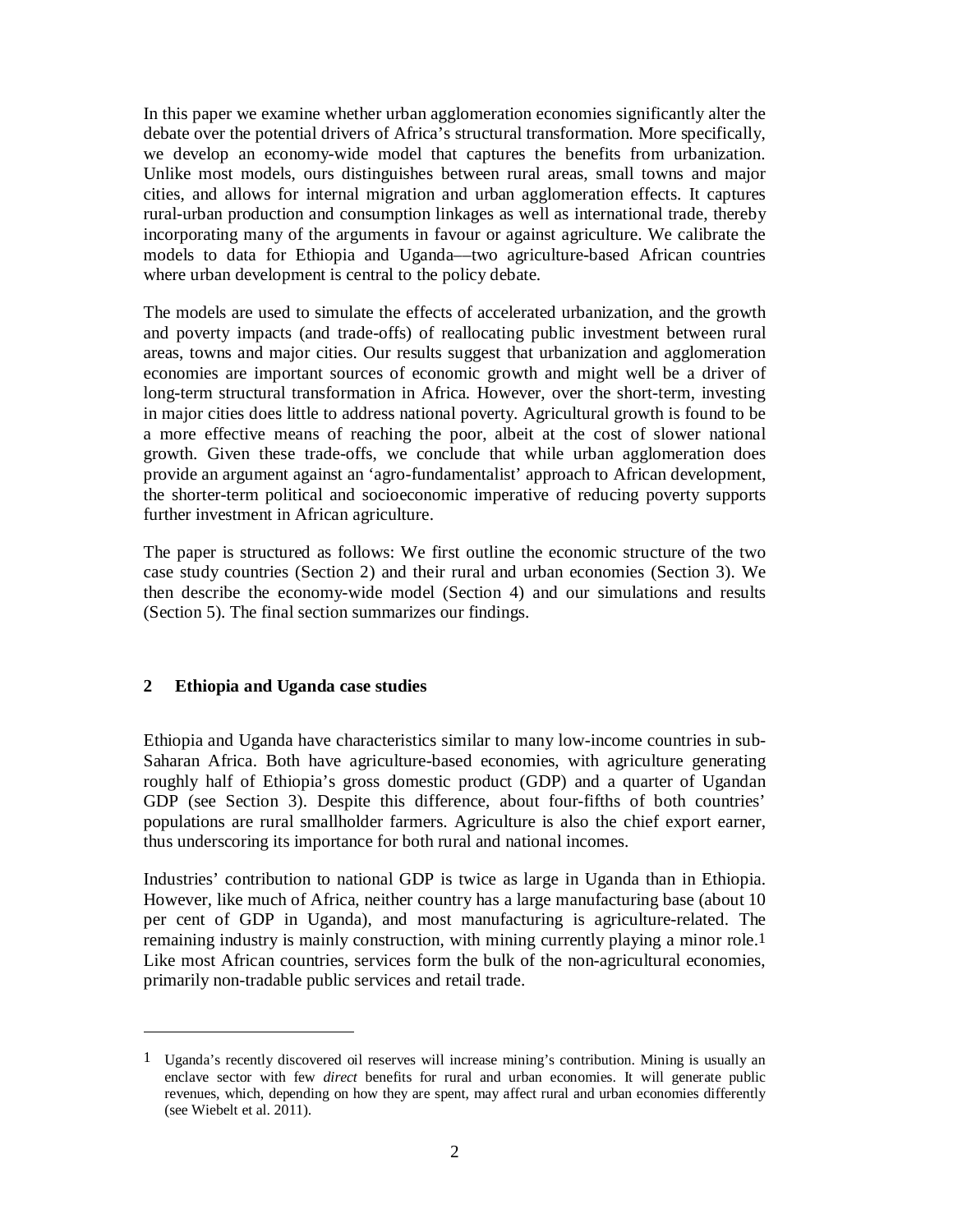National GDP per capita is twice as large in Uganda, i.e., US\$295 in 2009 compared to US\$151 in Ethiopia (World Bank 2011).2 This is due to Uganda's larger non-farm economy. In fact, agriculture generates similar value-added per capita in both countries (i.e., about US\$70 per year). Economic growth has been equally rapid in our case studies at 7 per cent per year during 1995-2009. Industry expanded faster than agriculture in both countries, albeit from a low base, causing agriculture's share of GDP to fall. National poverty rates have also fallen: by a third in Ethiopia and a half in Uganda (World Bank 2011).3 Moreover, while total populations grew at 2.7 and 3.2 per cent each year in Ethiopia and Uganda, respectively, urban populations grew more rapidly at 4.3 and 4.1 per cent.

The economic structures and trends of our case studies are broadly consistent with sub-Saharan Africa as a whole. Modest industrialization has been accompanied by urbanization, but with little evidence to suggest that economic transformation is taking place (see McMillan and Rodrik 2012). There is also a gradual urbanization of poverty (Ravallion, Chen and Sangraula 2007). The share of the poor population living in Uganda's urban areas rose from 3.4 to 4.8 per cent during 2000-09, while in Ethiopia it rose from 10.1 to 14.3 per cent during 1995-2004 (World Bank 2011). Rising urban poverty might justify greater investment in urban areas. However, as Lipton (1980) and other studies argue, migrants can be 'pushed' by poor agricultural conditions rather than 'pulled' by new urban job opportunities, and so urban investments might treat the symptoms of urban poverty rather than the cause.

Concerns about rising urban poverty are reflected in national policy debates. It has underpinned a land tenure policy in Ethiopia that discourages internal migration (and hence urbanization) by limiting the transferability of land rights between migrants and non-migrants (see de Brauw and Mueller 2012). Land tenure is less of a concern in Uganda (Baland et al. 2007), where the policy debate has focused more on whether the national development plan should emphasize economic growth in the capital city or in smaller towns (see Dorosh and Thurlow 2011). This is especially pertinent given that northern Ugandan towns have lagged behind the rest of the economy, partly as a result of civil conflict. Both Ethiopia and Uganda therefore face trade-offs between investing their scarce public resources in rural agriculture or urban industry, and for the latter, in smaller towns and larger cities.

# **3 Distinguishing cities, towns and rural areas**

To examine the growth and poverty impacts of spatially-targeted investments, we separate Ethiopia and Uganda into three sub-national areas, namely cities, towns, and rural areas. We follow the same approach in both countries. We first identify rural areas based on the countries' official 'urban' definitions.4 Urban areas are then divided into

 $\overline{a}$ 

<sup>2</sup> Not adjusted for differences in purchasing power.

<sup>3</sup> Based on a US\$1.25 a day poverty line and measured during 1995-2005 and 1996-2009 for Ethiopia and Uganda, respectively.

<sup>4</sup> Urban definitions vary across countries. 'Urban' in Ethiopia includes localities of 2000 or more inhabitants, whereas in Uganda there is no absolute population threshold, but rather a registry of cities, municipalities and towns.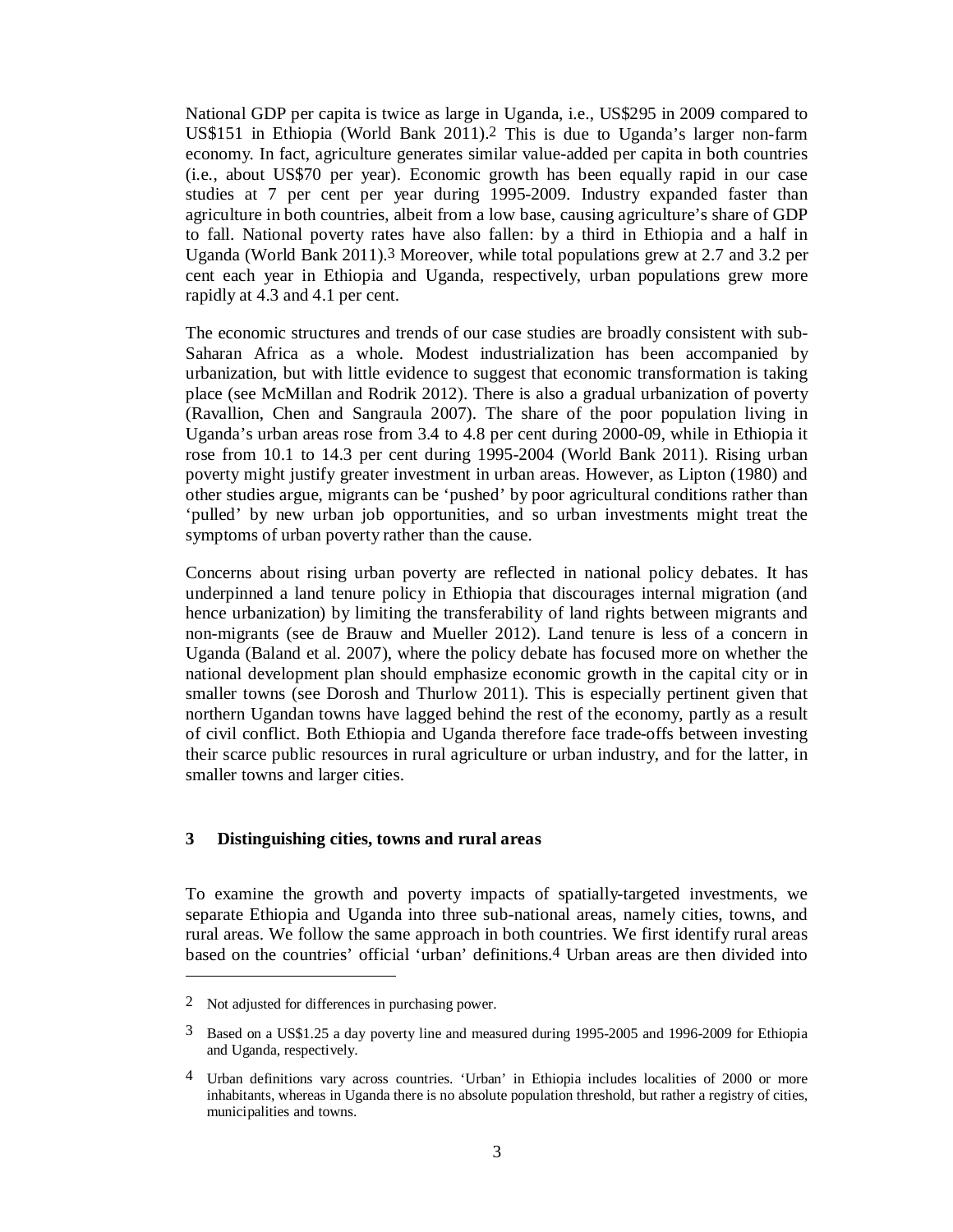'cities' and 'towns' using population census data (CSA 2007; UBOS 2002a). We define cities as having more than 250,000 inhabitants. They include capital cities, i.e., Addis Ababa and Kampala, and large urban centres, i.e., Dire Dawa and Harar in Ethiopia, and Entebbe and Mukono in Uganda. In 2005, cities accounted for 3.6 and 1.7 million people out of Ethiopia and Uganda's total populations of 71.0 and 27.2 million, respectively (see Table 1). The remaining urban areas were classified as 'towns' and contain around 10 per cent of the population.

In order to capture economic linkages between rural and urban areas, we disaggregate each country's individual sectors and households across cities, towns and rural areas. We start from the representation of each economy contained in their national social accounting matrices (SAMs) (EDRI 2009; Thurlow, Diao and Zhu 2007). These economy-wide databases capture all income and expenditure flows between producers, households, and government and foreign sectors within a consistent accounting framework. We use nationally-representative industrial and household surveys to disaggregate national production and employment, and household incomes and expenditures across the three sub-national areas (CSA 2006, 2009; UBOS 2002b, 2006).5

|                         |       | Ethiopia |        |       |       | Uganda |               |       |  |
|-------------------------|-------|----------|--------|-------|-------|--------|---------------|-------|--|
|                         | Rural | Towns    | Cities | All   | Rural | Towns  | <b>Cities</b> | All   |  |
| Population (mil.)       | 60.3  | 7.1      | 3.6    | 71.0  | 23.0  | 2.5    | 1.7           | 27.2  |  |
| Share (%)               | 84.9  | 10.0     | 5.1    | 100.0 | 84.7  | 9.3    | 6.1           | 100.0 |  |
| Poor population (mil.)  | 25.2  | $2.5\,$  | 0.7    | 28.4  | 10.2  | 0.6    | 0.1           | 10.9  |  |
| Share (%)               | 88.7  | 8.9      | 2.5    | 100.0 | 93.8  | 5.5    | 0.7           | 100.0 |  |
| National GDP shares (%) | 53.3  | 26.4     | 20.4   | 100.0 | 62.4  | 18.0   | 19.6          | 100.0 |  |
| Regional GDP shares (%) | 100.0 | 100.0    | 100.0  | 100.0 | 100.0 | 100.0  | 100.0         | 100.0 |  |
| Agriculture             | 81.4  | 17.9     | 0.0    | 48.1  | 37.2  | 5.3    | 0.1           | 24.2  |  |
| Industry                | 3.2   | 15.7     | 27.6   | 11.5  | 18.0  | 30.5   | 36.2          | 23.8  |  |
| <b>Services</b>         | 15.3  | 66.4     | 72.4   | 40.4  | 44.8  | 64.2   | 63.7          | 52.0  |  |
| Workers (mil.)          | 22.3  | 2.6      | 1.3    | 26.2  | 9.5   | 1.1    | 0.7           | 11.3  |  |
| <b>Skilled</b>          | 0.1   | 0.4      | 0.2    | 0.7   | 0.3   | 0.1    | 0.1           | 0.5   |  |
| Semi-skilled            | 0.9   | 1.2      | 0.8    | 2.9   | 1.5   | 0.4    | 0.4           | 2.4   |  |
| Unskilled               | 21.2  | 1.0      | 0.4    | 22.6  | 7.7   | 0.5    | 0.2           | 8.4   |  |

Table 1 Characteristics of cities, towns and rural areas in Ethiopia and Uganda, 2005

Notes: Population from household surveys. Poor population based on national poverty lines set at the 40<sup>th</sup> population percentile per capita expenditure level. Workers are separated into occupation groups (see footnote 6).

Source: Own calculations using sub-national SAMs (see Section 3).

-

<sup>5</sup> Concerns are sometimes raised about the accuracy of SAMs (see, for example, Collier and Dercon 2012). Our SAMs are based on new input-output tables (i.e., 2005/06 in Ethiopia and 2002/03 in Uganda) built using nationally-representative household and industrial surveys, and were used to rebase national accounts. A major advantage of using SAMs rather than household surveys (as in Ravallion and Datt 1996) is that the latter do not cover crucial areas of our two economies (e.g., private enterprises and government), and often exclude high-income earners from their samples. Our SAMs reconcile multiple data sources to triangulate actual economy-wide structures.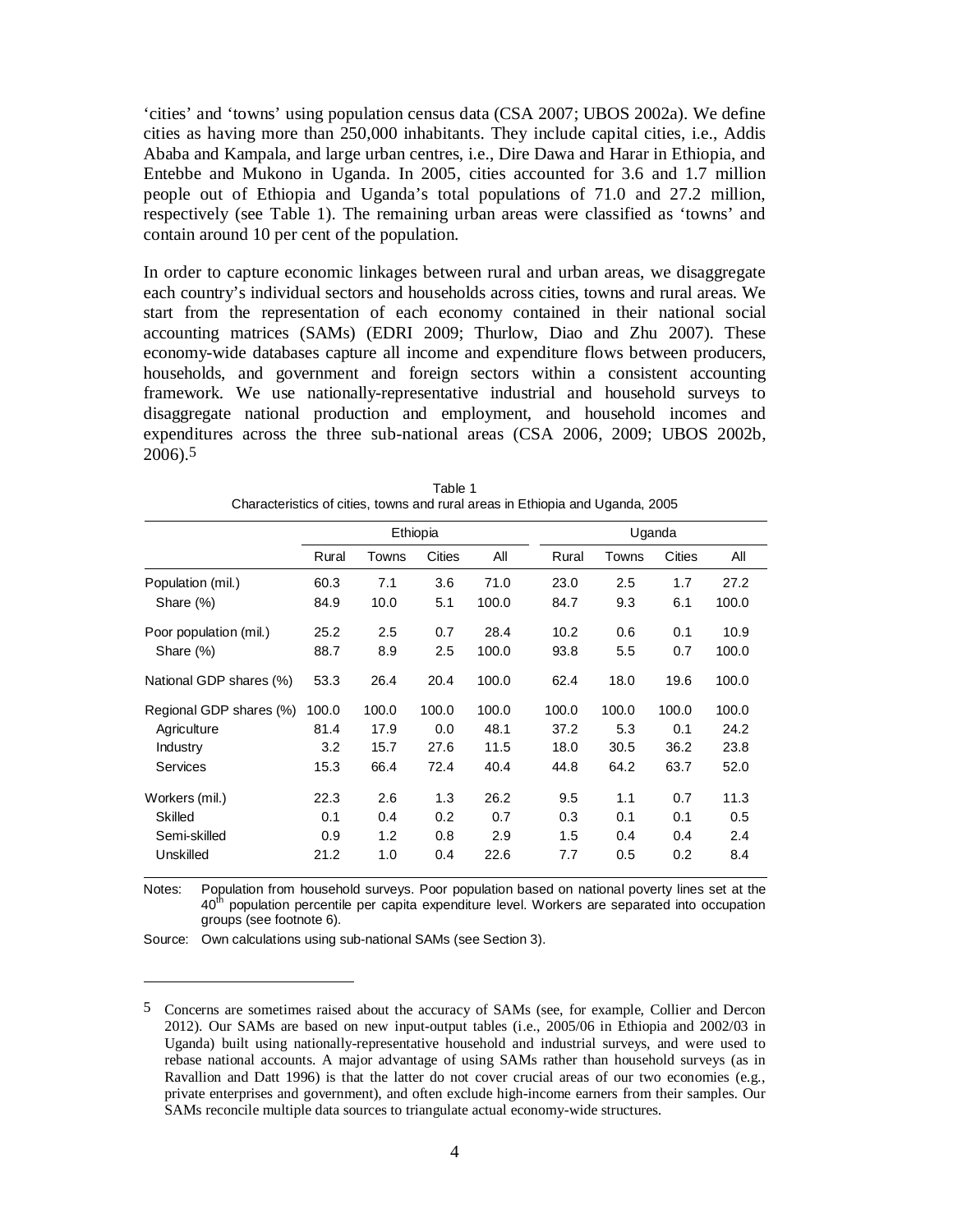The more detailed sub-national SAMs indicate that, while rural areas contain 85 per cent of Ethiopia and Uganda's total populations, they account for only 53 and 62 per cent of national GDP, respectively (see Table 1). Per capita household consumption in rural areas is therefore below the national average, which explains the disproportionate share of the poor population living in rural areas. Agriculture is concentrated in rural areas, with an underrepresentation of industry and services compared to the overall economy. Accordingly, there is a larger concentration of unskilled farm workers in rural areas.

Towns contain around 10 per cent of the population, but contribute 26 and 18 per cent to national GDP in Ethiopia and Uganda, respectively. Average per capita consumption in towns is therefore well above the rural average (by more than four times in Ethiopia). Even though some agricultural production occurs within town boundaries, it is the industrial and service sectors that are most important. Accordingly, of the 10 per cent of the national labourforce that works in towns, most have either skilled or semi-skilled occupations.6

Finally, cities form the economic core of both economies. They contain 5 per cent of the population, but generate a fifth of national GDP. Average per capita consumption is highest in the cities and is many times larger than average rural consumption. This reflects the wide rural and urban divide. Industry and formal services are overwhelmingly concentrated in cities. In the next section we develop economic models that draw on the information contained in these detailed sub-national SAMs, thereby allowing us to represent the unique spatial structures of Ethiopia and Uganda's economies.

#### **4 Economy-wide models**

We develop economy-wide models for Ethiopia and Uganda that incorporate the main elements of the traditional 'agriculture debate' (i.e., growth linkages and international trade) as well as the benefits from urbanization and agglomeration economies. We briefly describe the main features of the model, and its data sources. A detailed specification is provided in the appendix.

# **4.2 Model description**

 $\overline{a}$ 

Our model falls into the 'recursive dynamic computable general equilibrium' (CGE) class of models. Figure 1 offers a stylized representation. Based on the SAMs, we separate each economy into three regions: rural areas, small towns and major cities. Each region contains up to 60 different sectors and has its own production technologies and endowments (i.e., factors and intermediate requirements). Labour markets are segmented into skilled (e.g., managers), semi-skilled (e.g., technicians) and unskilled workers (e.g., farmers). By assumption, rural unskilled labour is underemployed, which is consistent with traditional 'surplus labour' models (see Lewis 1954). In contrast,

<sup>6</sup> Workers separated according to occupations. Skilled workers include managers and professionals (International Labour Organization codes 1-2); semi-skilled workers include technicians and retail traders (codes 3-8, excluding 6.2) and unskilled include elementary occupations and subsistence farmers (codes 9 and 6.2).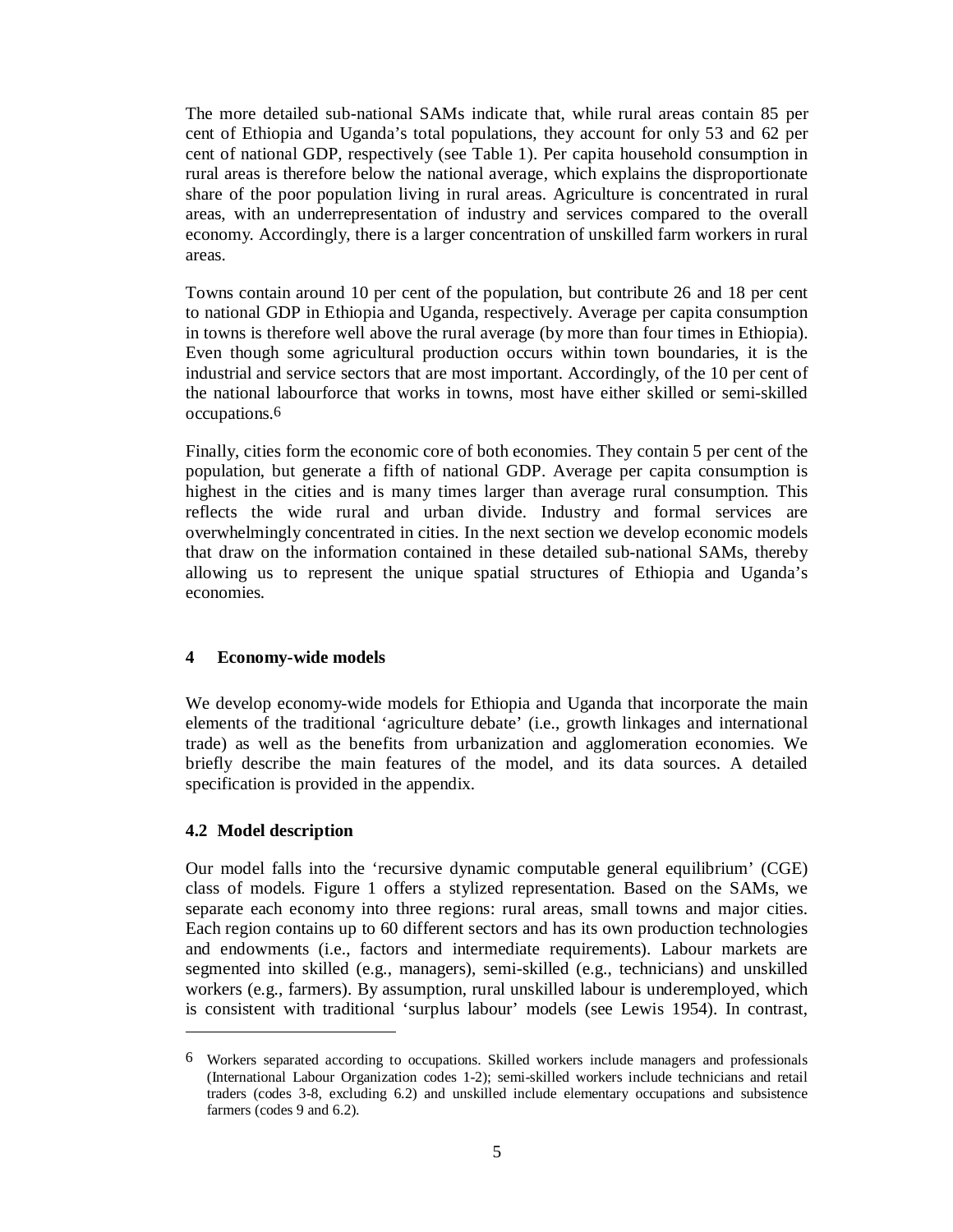agriculture uses crop land as well as labour and capital, and this constrains agriculture's supply response since total land supply grows slowly over time. This is consistent with Ethiopia and Uganda's land constraints and rising population-land ratios.7



Source: Authors' illustration

Producers in each region and sector are represented by production functions. Data on internal trade flows are unavailable and so we assume that producers supply *national* product markets, where a single price equates demand and supply. Certain services are, however, treated as *regional* non-tradables, such as construction and retail trade, thus capturing some rural farm-nonfarm linkages (see Haggblade, Hazell and Brown 1989). International trade is permitted in the model, although domestic and foreign goods are imperfect substitutes and world prices are fixed. This allows our countries to import food rather than rely on domestic production.

Internal migration is permitted in the model. Workers can only migrate across sectors within a given time period. Between periods they can also migrate across regions in response to wage differentials. Migration rates are initially calibrated so as to replicate observed migrant flows at prevailing wage gaps.8 Over time, widening wage gaps lead to larger-than-observed migration flows. A region's total labour supply depends on previous period supplies; exogenous population growth; and net internal migration. Workers migrate with their family and can send remittances home, although we assume that households in the sending region are equally likely recipients.

Investment is equal to the sum of all savings less the fiscal deficit, which is the different between the government's tax revenues and recurrent spending. New capital stocks depend on previous period investment, and are allocated to regions and sectors

-

<sup>7</sup> Multiplier models assume unlimited factor supplies and so, unlike CGE models, do not capture resource constraints. This distinction is sometimes overlooked or misunderstood.

<sup>8</sup> Observed migration rates and flows are based on population census data (CSA 2007; UBOS 2002a).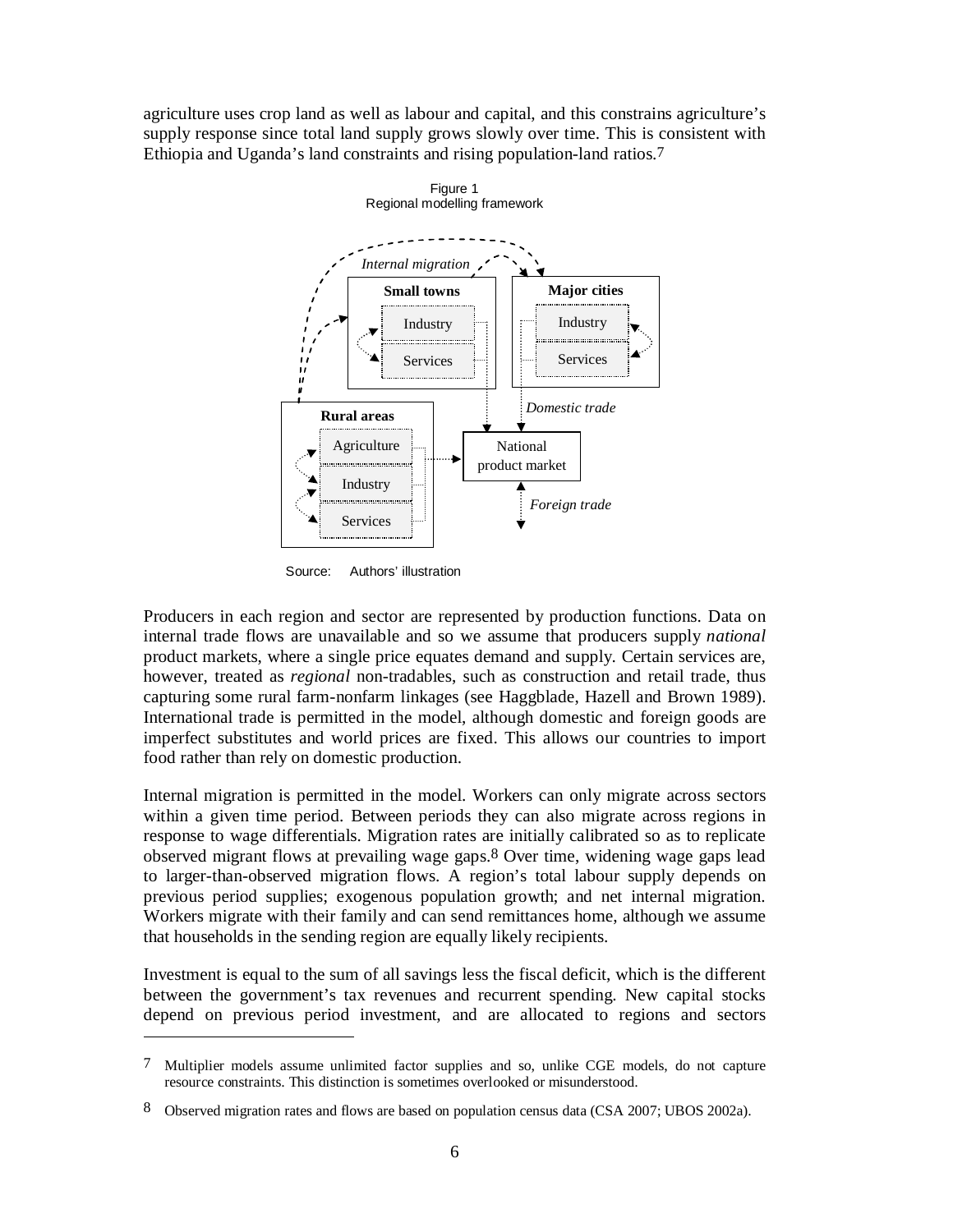according to profit differentials. Once invested, capital cannot move between sectors and regions. Migration tends to raise the returns to capital in destination regions, and so urbanization can attract larger allocations of new capital and so cause faster economic growth in cities and towns.

Urbanization also affects the rate of technical change or productivity growth in each region. Following Henderson and Wang (2005), we assume that agglomeration spillovers are a positive function of population density. As workers move to a city or town they raise the population density and hence productivity in all sectors.9 However, urbanization reduces the amount of public capital available to each urban resident, and, without supporting public investment, reduces productivity gains from urban agglomeration (i.e., 'congestion' effects). The allocation of public capital across rural areas, towns and cities is exogenously determined and is the main policy instrument for our simulations. Finally, given sparse populations in rural areas and the concentration of industry in urban areas, we only allow agglomeration in cities and towns.

In summary, the model includes production and consumption linkages; has underemployed rural unskilled labour; and captures some rural farm-nonfarm linkages. These are the main arguments posited by 'agro-fundamentalists'. On the other side of the debate, the model captures resource constraints; and food import opportunities. More importantly, we include internal migration and urban agglomeration economies, such that urbanization leads to faster productivity growth and allows for greater absorption of rural workers and their families. The model allows us to determine whether cities or towns can become drivers of structural transformation.

### **4.2 Data sources**

CGE models are 'semi-empirical' since their variables and parameters are calibrated to country data. Section 3 described how national SAMs for Ethiopia and Uganda were disaggregated across cities, towns and rural areas using industrial and household survey data. These SAMs provide the data needed to calibrate the economic structure of the models to a 2005 benchmark year. Household survey data were used to segment labour markets into skill groups. Substitution elasticities for the production and foreign trade functions cannot be estimated for our case study countries and are therefore based on cross-country estimates from Dimaranan (2006). Finally, households in each area are separated into 'poor' (bottom two per capita expenditure quintiles) and 'non-poor'. Income elasticities were estimated using each country's household survey and the econometric approach outlined in King and Byerlee (1978).

#### **5 Simulation results**

 $\overline{a}$ 

The models are used to examine the impact of (i) accelerating rural-to-urban migration (i.e., 'urbanization' scenario); and (ii) reallocating public investment towards cities,

<sup>9</sup> The elasticity linking population density to agglomeration effects is set at 0.08 based on estimates by Rosenthal and Strange (2004). It is assumed that sparsely populated rural areas do not experience agglomeration spillovers.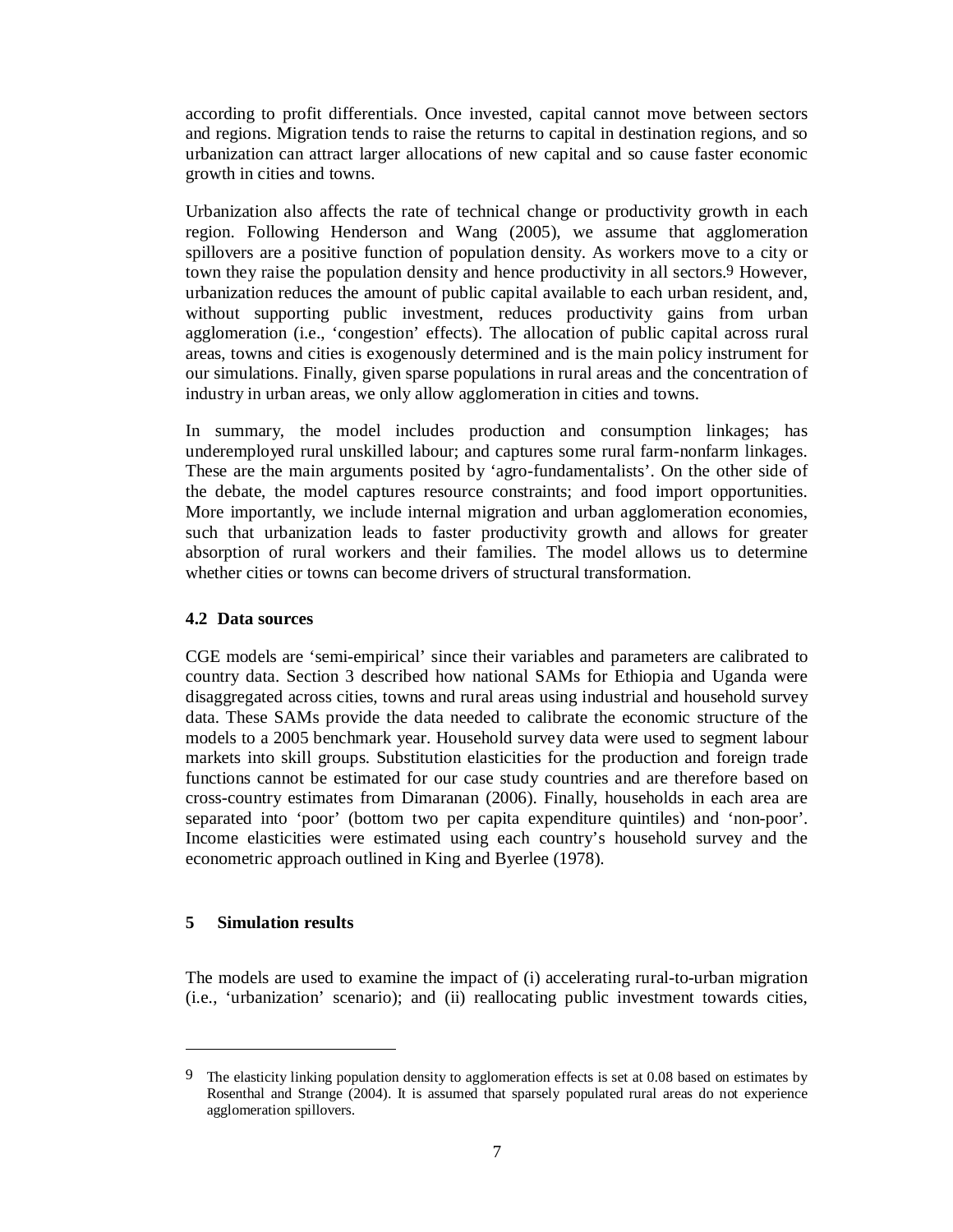towns and rural areas (i.e., 'investment' scenarios). We first construct a counterfactual baseline scenario.

# **5.1 Baseline growth path**

The baseline scenarios for each country are calibrated to recent economic and demographic trends. We assume that Ethiopia and Uganda's populations grow at 2.5 and 3.0 per cent per year, respectively, during 2005-25 (see Table 2). Labour supply is determined by exogenous trends and by endogenous demand for underemployed unskilled labour in rural areas. The expansion of total labour supply is consistent with population growth (i.e., 2.4 per cent in Ethiopia and 2.9 per cent in Uganda). This means that the national dependency ratio remains fairly constant over time. Rising population density in Ethiopia and Uganda has resulted in greater land scarcity, and this is captured in the model by slower agricultural land expansion. Capital accumulation rates are endogenous. Capital stocks grow faster than labour supply, reflecting more rapid private investment growth and rising capital availability. This is matched by public investment, which grows at 4 per cent per year in both countries. This is faster than population growth and implies that public capital per capita rises in the baseline.

Labour supply growth rates in each area diverge over time due to internal migration. The model endogenously reallocates labour and populations across cities, towns and rural areas. We assume that the 2005 base-year wage differentials reproduce the internal migration flows observed in Ethiopia and Uganda during the late 1990s (see Golini et al. 2001; UBOS 2002a). This implies a net annual inflow of around 25,000 and 7,500 migrants into Ethiopia and Uganda's major cities, respectively. Migrants moving to cities come from either towns or rural areas. Migration from rural areas to towns is larger than to cities, although this is offset by outflows from towns to cities. Net inmigration causes urban population growth to exceed that of rural areas. This is consistent with current urbanization trends in Ethiopia and Uganda. Population growth is faster in towns than cities since new migrants comprise a larger share of towns' workforces each year.

Table 2 Baseline scenario

|                             | Ethiopia |       |        |      |          | Uganda |        |      |  |
|-----------------------------|----------|-------|--------|------|----------|--------|--------|------|--|
|                             | Rural    | Towns | Cities | All  | Rural    | Towns  | Cities | All  |  |
| Annual GDP growth (%)       | 3.13     | 5.71  | 8.13   | 5.21 | 3.98     | 6.89   | 9.30   | 5.99 |  |
| Labour                      | 2.25     | 3.41  | 2.93   | 2.41 | 2.71     | 3.72   | 3.29   | 2.85 |  |
| Crop Land                   | 1.00     | 1.00  | 1.00   | 1.00 | 1.00     | 1.00   | 1.00   | 1.00 |  |
| Capital                     | 4.52     | 3.89  | 2.80   | 4.28 | 4.66     | 5.38   | 5.85   | 5.15 |  |
| <b>TFP</b>                  | 1.07     | 2.74  | 4.64   | 2.60 | 1.09     | 2.94   | 4.73   | 2.54 |  |
| Annual migrant flow (1000s) | $-91.31$ | 66.27 | 25.04  | 0.00 | $-25.49$ | 17.72  | 7.77   | 0.00 |  |
| Share of workforce (%)      | $-0.33$  | 1.69  | 1.35   | 0.00 | $-0.25$  | 1.34   | 0.97   | 0.00 |  |
| Population growth rate (%)  | 2.19     | 4.09  | 3.67   | 2.50 | 2.79     | 4.18   | 3.81   | 3.00 |  |

Source: CGE modelling results.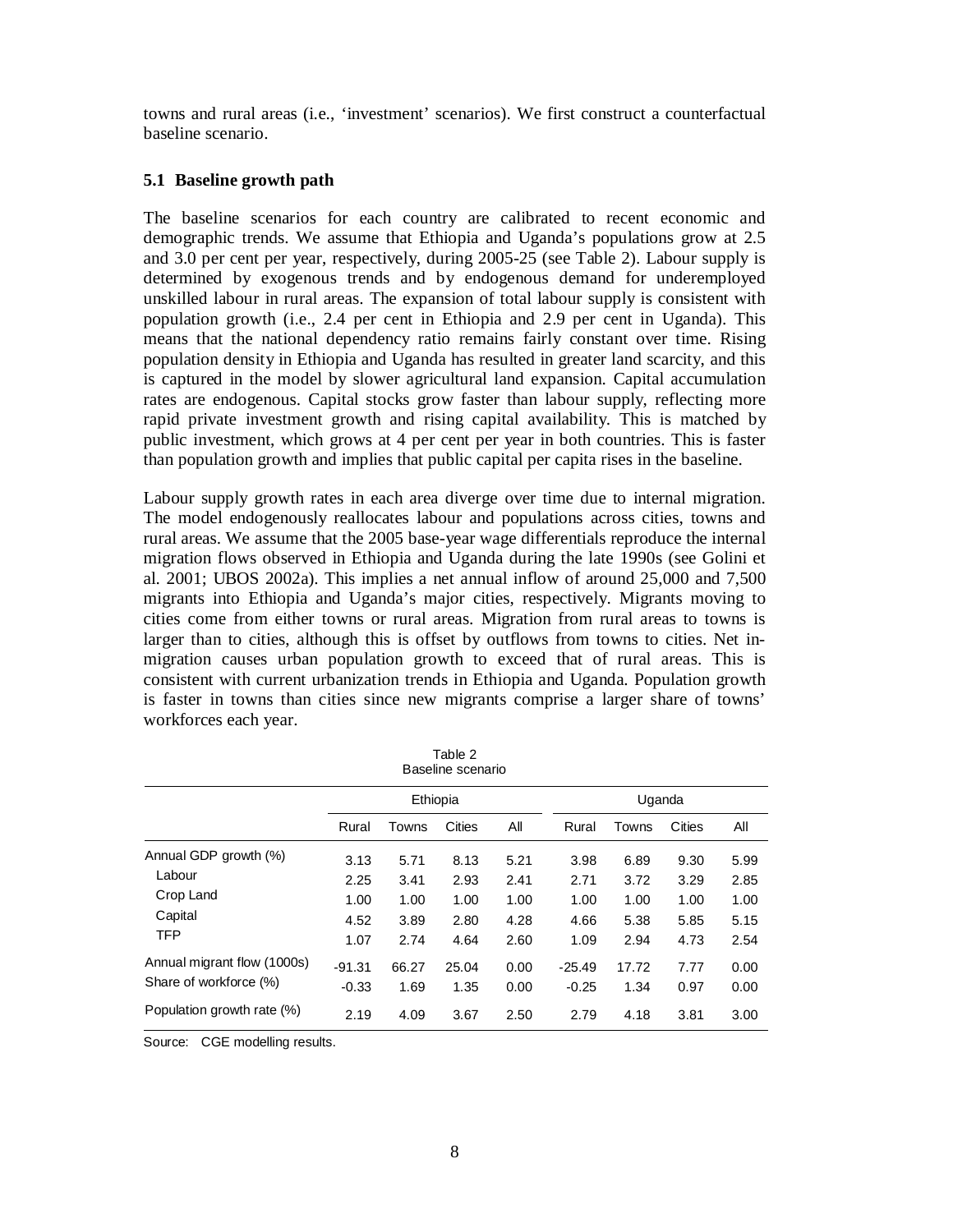Economic growth in the models is determined by factor supplies and rates of technical change. As described in Section 4, technical change in the model has both endogenous and exogenous components. Urban in-migration endogenously generates positive agglomeration effects, although these are offset by declining per capita public capital (i.e., congestion effects). Exogenous sector productivity growth is set at 1.0 per cent per year for agricultural and rural non-farm producers, and at 2.5 and 4.0 per cent for producers in towns and cities, respectively. This is consistent with observed sector-level growth rates from national accounts. These rates of technical change also capture the faster growth of urban industrial centres in our two case studies. By contrast, agricultural and rural growth is constrained by low productivity growth, declining land availability, and the absence of agglomeration gains. Given the above baseline assumptions, Ethiopia and Uganda's economies expand at 5.2 and 6.0 per cent per year, respectively (see Table 2). Given differences in population growth, this translates into roughly 3 per cent annual GDP per capita growth in each country.

Table 3 decomposes the sources of baseline GDP growth. This is done by initially excluding surplus labour, migration and agglomeration effects from the baseline, and then re-introducing them incrementally into the model. Early development models suggest that economic growth can be achieved by reallocating resources from low productivity agriculture to higher productivity industry. The table indicates that internal migration from rural to urban sectors accounts for 6.1 and 12.2 per cent of total baseline GDP growth in Ethiopia and Uganda, respectively.10 The difference between countries is because Uganda has greater absorptive capacity for migrants given its larger non-farm economy (see Section 2). Introducing surplus rural labour, as per Lewis' development model, generates a further 3.4 and 2.0 per cent of baseline growth in Ethiopia and Uganda, respectively. Finally, exogenous technical change is an important driver of growth in both countries, indicating that urban agglomeration economies and factor accumulations explain only part of recent growth performances. However, agglomeration accounts for around 10 per cent of growth. Agglomeration gains are smaller in Ethiopia due to the country's larger rural farm economy, where agglomeration effects are assumed not to exist.

Table 3 Sources of baseline growth

|                         | Ethiopia | Uganda |
|-------------------------|----------|--------|
| Total GDP (%)           | 100.0    | 100.0  |
| Exogenous labour supply | 12.4     | 17.7   |
| Surplus labour supply   | 3.4      | 2.0    |
| Capital accumulation    | 27.4     | 21.1   |
| Exogenous TFP growth    | 42.7     | 34.5   |
| Internal migration      | 6.1      | 12.2   |
| Agglomeration effects   | 8.1      | 12.5   |

Notes: 'Internal migration' does not include the agglomeration effects caused by urban in-migration, which is included under 'agglomeration effects'.

Source: CGE modelling results.

 $\overline{a}$ 

<sup>10</sup> Urbanization's contribution to total economic growth includes the effects of increased urban labour supplies, faster urban capital accumulation, and agglomeration and congestion effects.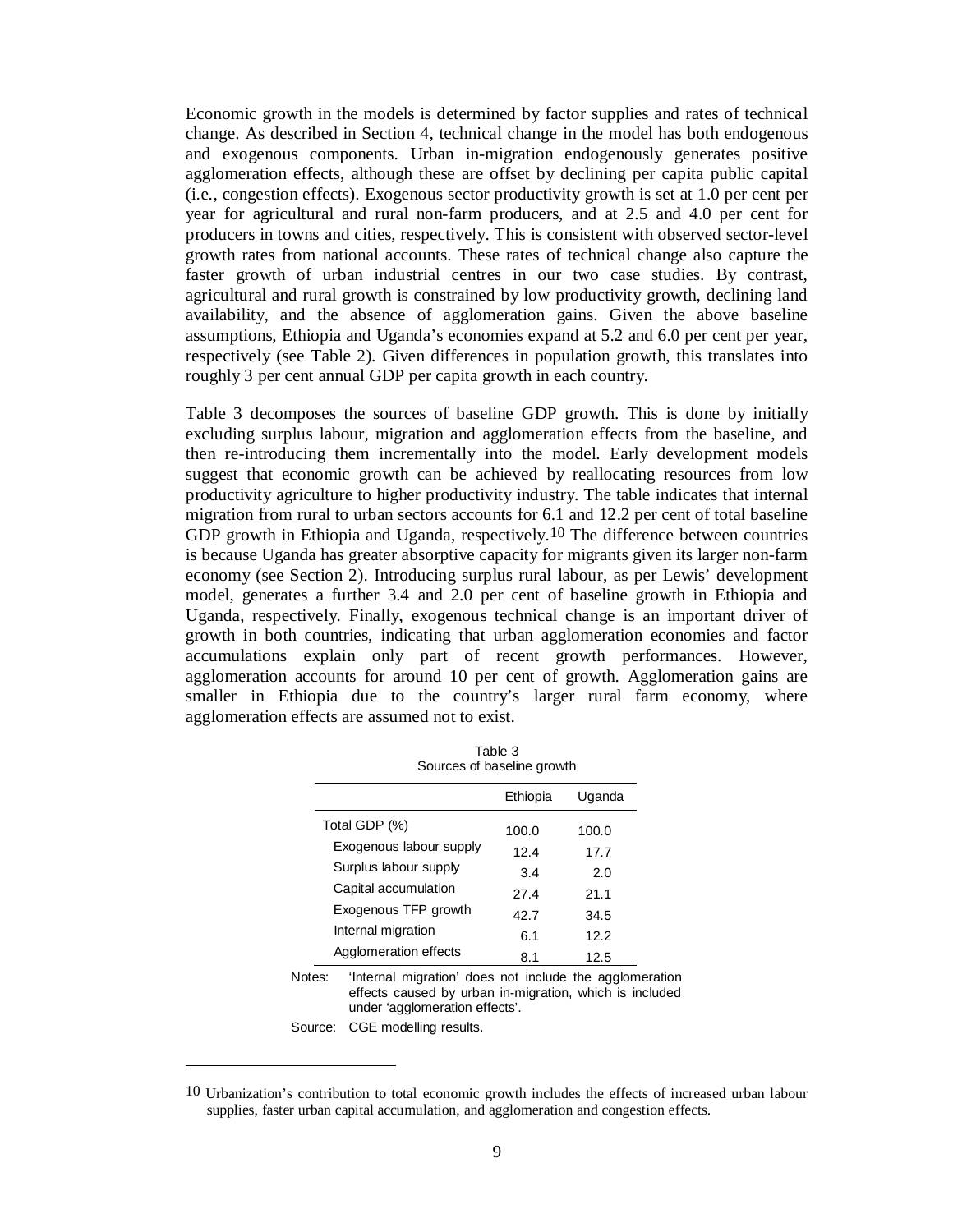Our baseline scenarios are consistent with Ethiopia and Uganda's long-term growth performances. Based on observed rural-urban migration rates, both countries continue to urbanize, with the urban population shares rising from about 15 per cent in 2005 to about 20 per cent in 2025. Agriculture's poorer performance relative to industry and services reduces its contribution to national GDP. This reflects the slow ongoing process of structural transformation out of agriculture. This gives rise to the observed widening rural-urban divide in our two case country cases.

#### **5.1 Accelerating urbanization**

Numerous studies have examined migration behaviour in low-income countries (see Lucas 1997). They find that an individual's decision to migrate is influenced by a number of factors, including their education levels, social networks and job search costs. As mentioned earlier, land tenure policies also restrict migration in Ethiopia. In the first set of simulations we explore the implications of increasing rural-to-urban migration rates (i.e., above the historically observed baseline rates). The models then trace through the economic implications of more rapid urbanization on economic growth and household welfare.

The urban population share rose to around 20 per cent in the baseline scenario. We increase this by a further ten percentage points in the urbanization scenario, thus bringing Ethiopia and Uganda closer to the average for sub-Saharan Africa (World Bank 2011). The second column in Table 4 reports wage differentials and migration flows for the urbanization scenario. The larger flow of migrants into urban areas increases job competition in urban sectors, causing the ratio of average urban wages to average rural wages to fall. For example, in Ethiopia, urban workers at the end of the baseline scenario (i.e., in 2025) earned, on average, six times more than rural workers.

|                              | <b>Baseline</b><br>Urbanization |          | Investment scenarios |         |         |  |
|------------------------------|---------------------------------|----------|----------------------|---------|---------|--|
|                              | scenario                        |          | Cities               | Towns   | Rural   |  |
|                              |                                 | Ethiopia |                      |         |         |  |
| Average wage ratios, 2025    |                                 |          |                      |         |         |  |
| Towns / rural areas          | 3.14                            | 2.24     | 3.10                 | 3.13    | 3.21    |  |
| Cities / rural areas         | 6.02                            | 4.24     | 6.06                 | 5.98    | 6.08    |  |
| Cities / towns               | 1.92                            | 1.90     | 1.96                 | 1.91    | 1.89    |  |
| Annual migrant flows (1000s) |                                 |          |                      |         |         |  |
| Rural areas                  | $-91.3$                         | $-263.9$ | $-89.9$              | $-90.7$ | $-96.7$ |  |
| <b>Towns</b>                 | 66.3                            | 153.8    | 64.3                 | 65.6    | 71.9    |  |
| Cities                       | 25.0                            | 110.1    | 25.6                 | 25.2    | 24.8    |  |
|                              |                                 | Uganda   |                      |         |         |  |
| Average wage ratios, 2025    |                                 |          |                      |         |         |  |
| Towns / rural areas          | 3.64                            | 2.90     | 3.66                 | 3.72    | 3.62    |  |
| Cities / rural areas         | 5.05                            | 4.32     | 5.17                 | 5.10    | 5.04    |  |
| Cities / towns               | 1.39                            | 1.49     | 1.41                 | 1.37    | 1.39    |  |
| Annual migrant flows (1000s) |                                 |          |                      |         |         |  |
| Rural areas                  | $-25.5$                         | $-98.6$  | $-25.5$              | $-25.8$ | $-25.8$ |  |
| Towns                        | 17.7                            | 64.6     | 17.6                 | 18.0    | 17.9    |  |
| Cities                       | 7.8                             | 34.1     | 7.9                  | 7.8     | 7.8     |  |

Table 4 Wage differentials and migration flows, 2005-25

Source: CGE modelling results.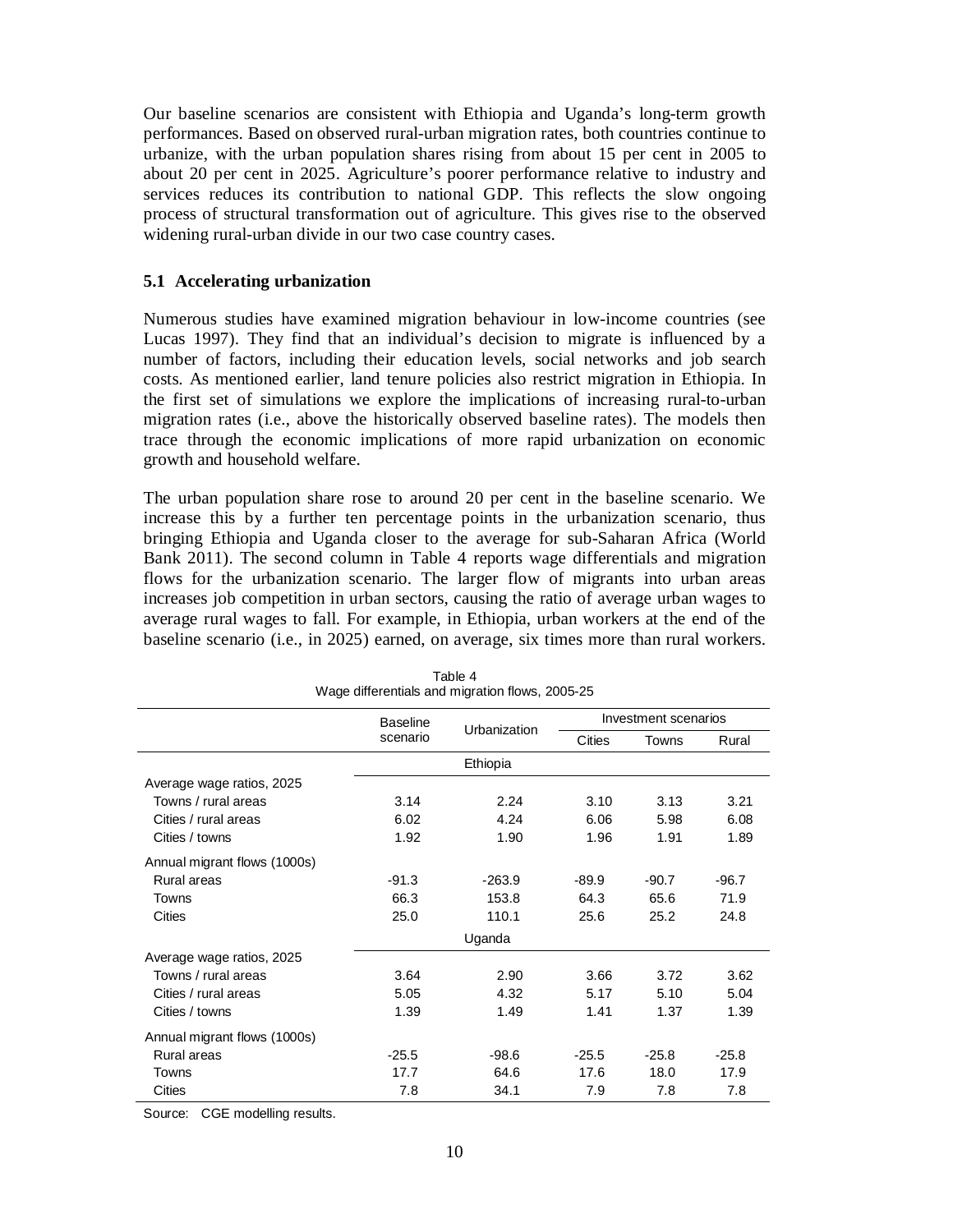However, the number of new migrants arriving in cities each year rises from 66,300 in the baseline to 153,800 in the urbanization scenario. This causes the city-to-rural wage ratio to fall, such that city workers earn just over four times the rural wage by the end of the urbanization scenario. A similar fall in urban-to-rural wage ratios occurs in Uganda when urbanization accelerates. However, as discussed in Sections 2 and 3, Uganda's industrial and service sectors are far larger than Ethiopia's, and therefore provide more employment opportunities for new migrants from rural areas. Accordingly, the wage ratio falls by less in Uganda, despite a larger percentage increase in the number of ruralto-urban migrants.

More rapid urbanization reduces the total supply of labour in rural areas, despite being able to draw on an underemployed rural workforce. This decline in productive resources places downward pressure on agricultural GDP growth, despite an increase in output per worker. However, urban sectors benefit from increased labour supplies and lower real wages (see Table 5). Faster urban growth generates backward linkages to agriculture, through for example increased demand for raw inputs from downstream food processing. The net effect is a small increase in agricultural GDP growth in both Ethiopia and Uganda. The relative strengths of each country's production linkages explain the differences in outcomes across our two case studies. As mentioned earlier, Uganda's manufacturing sector is twice the size of Ethiopia's, and half of this sector is agro-processing. An expansion of the non-agricultural sector in Uganda therefore generates larger demand for agricultural goods than similar non-agricultural growth in Ethiopia. Moreover, urbanization generates faster industrial GDP growth in Uganda, because dependency ratios are lower in this country, implying that more workers migrate to urban centres in order for the urban population share to reach the targeted 30 per cent.

|                   |                     |              |         | Deviation from baseline (%-point) |         |
|-------------------|---------------------|--------------|---------|-----------------------------------|---------|
|                   |                     |              |         | Investment scenarios              |         |
|                   | Baseline growth (%) | Urbanization | Cities  | <b>Towns</b>                      | Rural   |
|                   |                     | Ethiopia     |         |                                   |         |
| Annual GDP growth | 5.21                | 0.59         | 0.23    | 0.19                              | $-0.19$ |
| Agriculture       | 2.77                | 0.11         | $-0.19$ | $-0.09$                           | 0.75    |
| Industry          | 7.23                | 1.01         | 0.43    | 0.28                              | $-0.82$ |
| <b>Services</b>   | 6.65                | 0.72         | 0.41    | 0.33                              | $-0.63$ |
| Rural areas       | 3.13                | 0.16         | $-0.13$ | $-0.07$                           | 0.63    |
| Towns             | 5.71                | 0.40         | 0.13    | 0.53                              | $-0.65$ |
| Cities            | 8.13                | 1.15         | 0.67    | 0.18                              | $-0.80$ |
|                   |                     | Uganda       |         |                                   |         |
| Annual GDP growth | 5.99                | 1.57         | 0.50    | 0.29                              | $-0.24$ |
| Agriculture       | 3.54                | 1.04         | $-0.01$ | $-0.03$                           | 0.89    |
| Industry          | 7.24                | 1.82         | 0.64    | 0.43                              | $-0.52$ |
| <b>Services</b>   | 6.65                | 1.80         | 0.66    | 0.36                              | $-0.54$ |
| Rural areas       | 3.98                | 0.77         | 0.14    | 0.07                              | 0.33    |
| Towns             | 6.89                | 1.86         | 0.28    | 0.62                              | $-0.58$ |
| Cities            | 9.30                | 2.30         | 1.04    | 0.37                              | $-0.82$ |

Table 5 Economic growth results, 2005-2025

Source: CGE modelling results.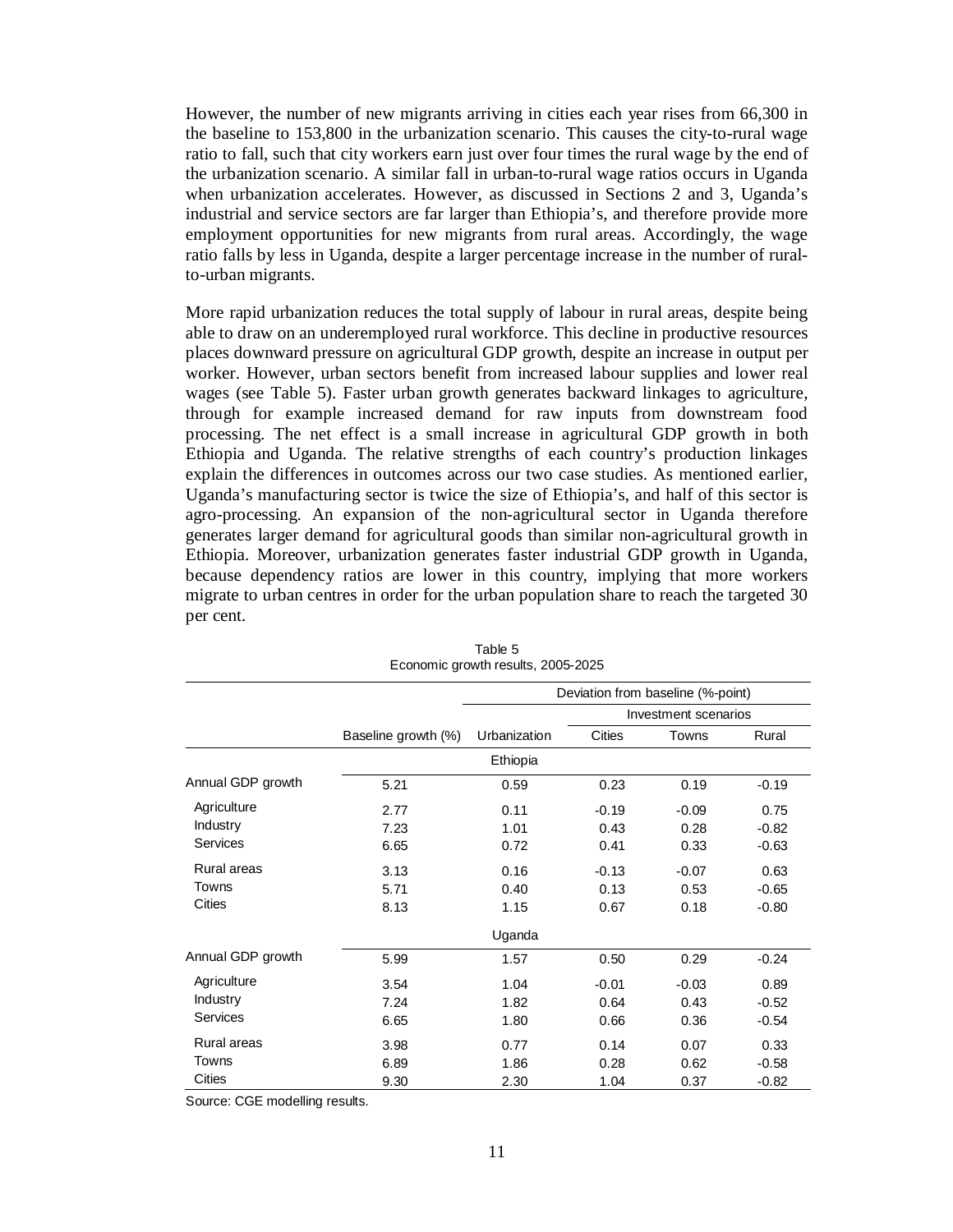Increasing the urban population share by ten percentage points raises total GDP growth by 0.6 and 1.6 per cent per year in Uganda and Ethiopia, respectively. Most of this growth is concentrated in cities and towns. Increasing demand from urban consumers causes food prices to rise faster than the consumer price index (CPI). Moreover, faster economic growth in urban areas is offset by in-migration and a larger urban population. Both lead to a decline in urban real incomes. This is reflected in falling household welfare in cities and towns in urbanization scenario (see Table 6). This is based on 'equivalent variation', which is a consumption-based welfare measure that controls for changing prices. In contrast, rural households, particularly farmers, benefit from lower underemployment and higher agricultural prices. Overall, national welfare improves, although the gains are larger for non-poor households. This suggests that the urbanization of relative poverty will continue in Ethiopia and Uganda without supporting investments in urban growth and job creation.

|                       |                                   | Household welfare results, 2005-25 |                      |       |         |  |
|-----------------------|-----------------------------------|------------------------------------|----------------------|-------|---------|--|
|                       | Deviation from baseline (%-point) |                                    |                      |       |         |  |
|                       | <b>Baseline</b>                   |                                    | Investment scenarios |       |         |  |
|                       | growth $(\%)$                     | Urbanization                       | Cities               | Towns | Rural   |  |
|                       |                                   | Ethiopia                           |                      |       |         |  |
| Annual welfare change | 1.73                              | 0.41                               | 0.08                 | 0.10  | 0.10    |  |
| Poor                  | 1.17                              | 0.25                               | $-0.03$              | 0.04  | 0.30    |  |
| Non-poor              | 1.86                              | 0.44                               | 0.10                 | 0.12  | 0.05    |  |
| Rural areas           | 1.38                              | 0.90                               | $-0.02$              | 0.04  | 0.30    |  |
| Towns                 | 0.72                              | $-1.22$                            | 0.14                 | 0.19  | $-0.14$ |  |
| Cities                | 1.69                              | $-1.95$                            | 0.29                 | 0.15  | $-0.22$ |  |
|                       |                                   | Uganda                             |                      |       |         |  |
| Annual welfare change | 2.45                              | 1.31                               | 0.31                 | 0.20  | 0.01    |  |
| Poor                  | 1.50                              | 1.05                               | 0.16                 | 0.08  | 0.29    |  |
| Non-poor              | 2.59                              | 1.35                               | 0.33                 | 0.21  | $-0.03$ |  |
| Rural areas           | 1.81                              | 1.68                               | 0.23                 | 0.12  | 0.19    |  |
| Towns                 | 2.21                              | $-0.71$                            | 0.30                 | 0.34  | $-0.25$ |  |
| Cities                | 3.64                              | $-0.25$                            | 0.59                 | 0.31  | $-0.36$ |  |

| Table 6                            |  |
|------------------------------------|--|
| Household welfare results, 2005-25 |  |

Note: Welfare measured by equivalent variation, which is a consumption-based measure that controls for price changes.

Source: CGE modelling results.

#### **6 Investing in cities, towns and rural areas**

The allocation of public capital in Ethiopia and Uganda currently favours urban areas. In Ethiopia, for example, rural areas contain 85 per cent of the population but receive only 81.4 per cent of public investment. In contrast, cities contain 5 per cent of the population yet receive 9 per cent of public investment. Our second set of scenarios explores the implications of reallocating these public investments towards cities, towns or rural areas (i.e., without increasing the current level of public investment).

In the first simulation we reallocate 10 per cent of new public capital away from towns and rural areas towards cities (i.e., the 'cities' scenario). Continuing with the Ethiopian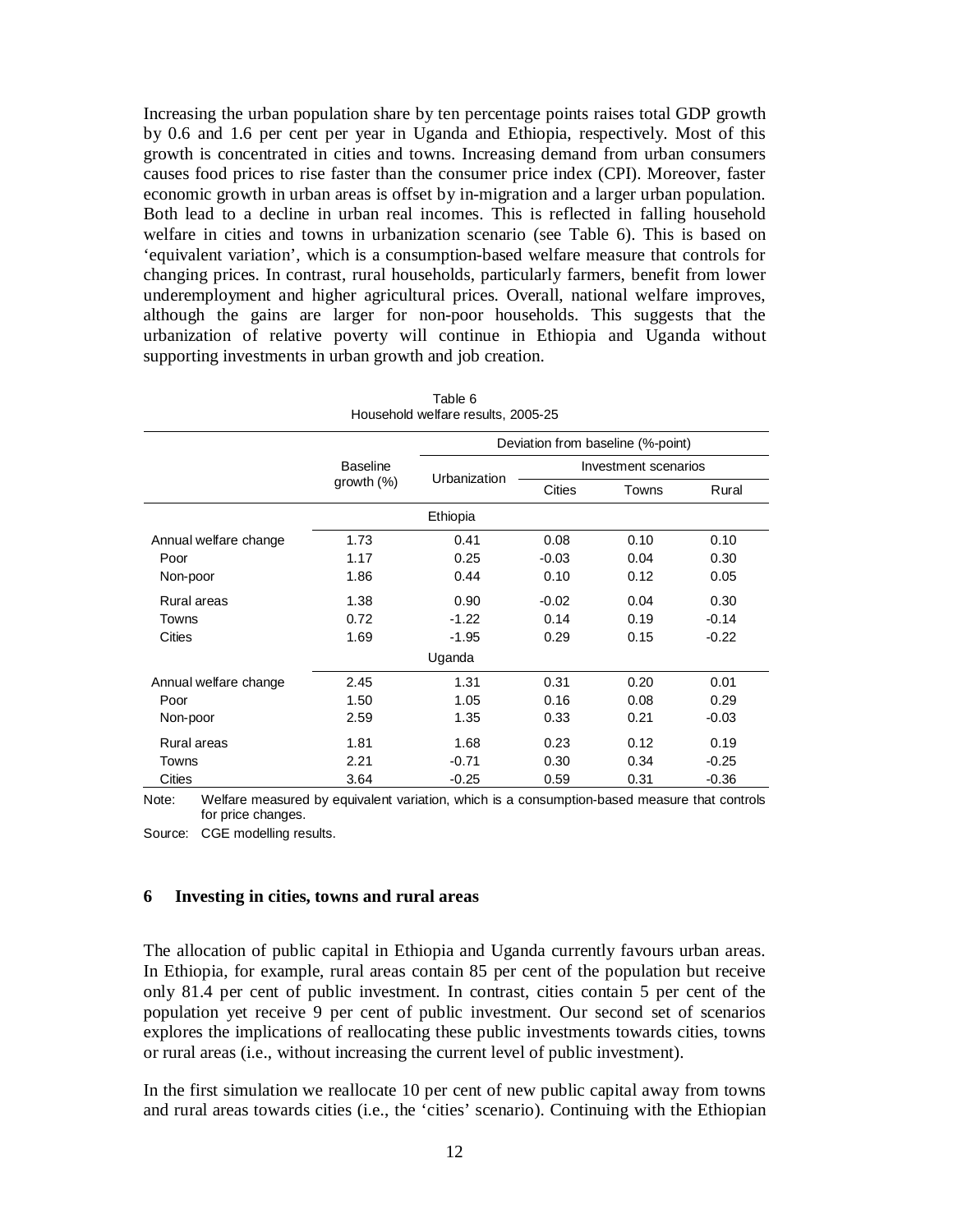example, this reallocation raises the public investment share for cities from 9 to 19 per cent, while proportionally reducing the investment in towns and rural areas. This reallocation increases per capita public capital in cities and alleviates some of the baseline's negative congestion effects (i.e., it raises total factor productivity [TFP] growth in cities). However, reducing public investment elsewhere increases congestion in towns and reduces rural agricultural productivity (see below). The second simulation is similar to the first, except that towns, rather than cities, are the recipients of redirected investment (i.e., the 'towns' scenario).

The third simulation allocates 10 per cent of public investment to rural agriculture (i.e., the 'rural' scenario). This increases agriculture's TFP growth rate. We adopt a public agricultural spending to TFP growth elasticity of 0.15, the point estimated by Benin et al. (2012) using cross-country regressions for 18 African countries. We assume that the government's capital investment is half of total agricultural spending. In Ethiopia, allocating an additional 10 per cent of public investment to agriculture causes rural public capital stocks to increase by 13 per cent per year relative to the baseline. The reallocation therefore increases agriculture's TFP growth rate by one percentage point  $(i.e., 0.15 \times 13 \times 0.5 = 0.98)$ . Conversely, a reduction in rural investment, as is the case in the cities and towns scenarios, causes agriculture's TFP growth rate to fall. This is the immediate trade-off between investing in rural and urban sectors in the model, and is the result of a fixed resource envelope. Since the amount of investment in each simulation is identical, and since we account for fiscal constraints, the results of the cities, towns and rural scenarios are directly comparable.

It should be acknowledged that none of the scenarios identify the specific investments needed to generate economic growth. Empirical studies for Ethiopia and Uganda often emphasize infrastructure and social spending (see Fan 2008). However, Africa has a relatively poor track record in targeting specific economic sectors, be they rural agriculture or urban industry. Therefore, while it is possible to model specific investments (see, for example, Thurlow 2012), we purposefully remain focused on the broader structural transformation debate. That being said, there is little reason to expect *a priori* that, in aggregate, future investments will be more or less effective than the past investments on which our spending elasticities are based.

The final three columns in Table 5 show how reallocating public resources raises GDP growth in recipient areas. For example, in Ethiopia's cities scenario, total GDP growth in cities accelerates by 0.7 per cent per year from a baseline growth rate of 8.1 per cent. Similar accelerations are observed in towns and rural areas in the two other investment scenarios. However, physical and financial resource constraints imply trade-offs between scenarios. For example, when investment is directed towards rural areas it lowers non-agricultural growth, causing total GDP to decline in towns and cities relative to the baseline.

Rural-urban migration is also influenced by the location and sector of public investment. As shown in Table 4, rural out-migration actually increases slightly when agricultural productivity rises, as workers are released to seek employment in urban industrial sectors. This is also due to higher agricultural production, which reduces food prices relative to the CPI, thereby lowering real rural wages (note the increase in the towns-to-rural wage ratio).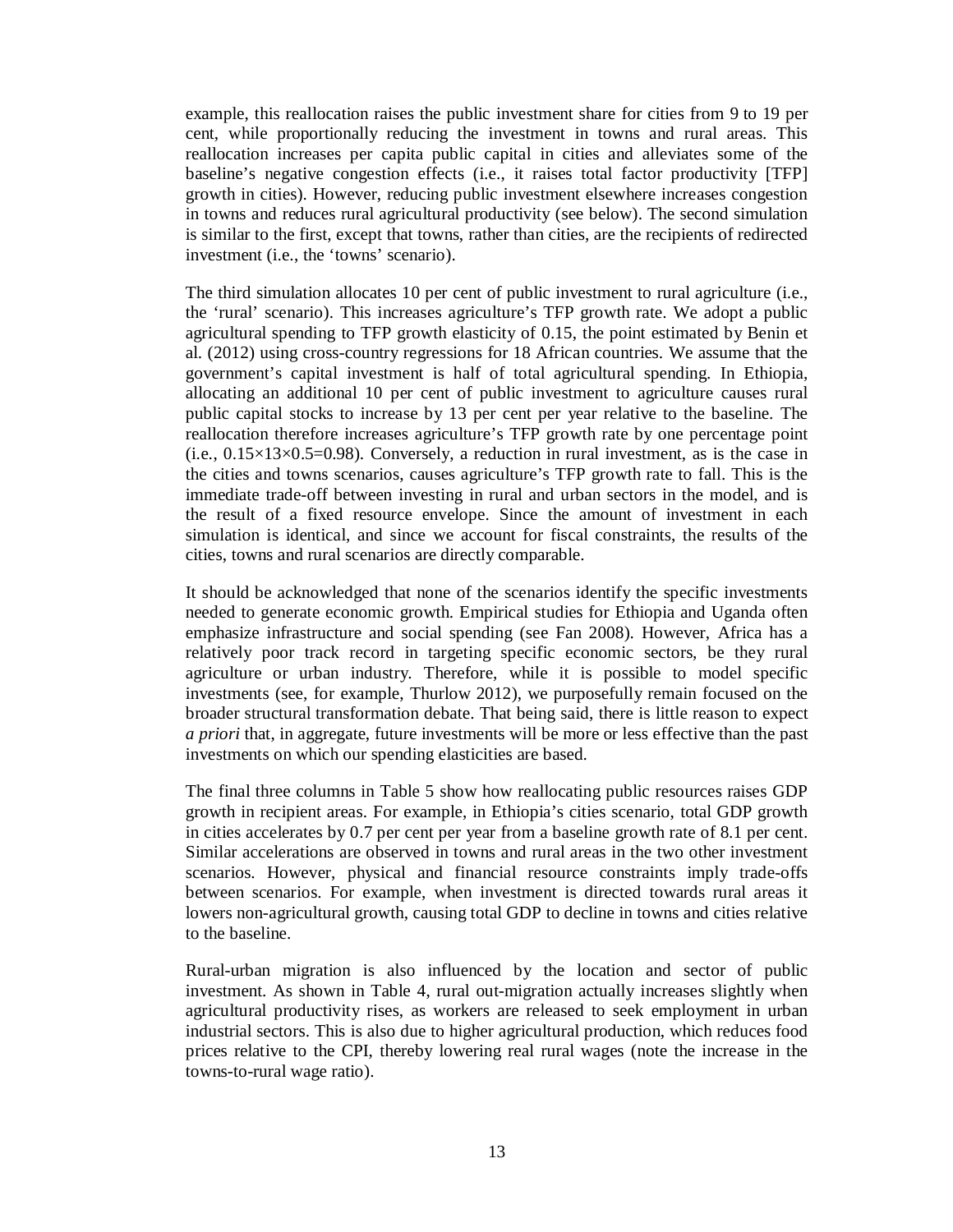Rural GDP growth falls when investments are directed towards Ethiopia's urban areas (see Table 5). This trade-off is less pronounced in Uganda, where stronger production linkages between agro-processing and agriculture limit the decline in agricultural GDP growth in the cities and towns scenarios. This is sufficient for Uganda's rural economy to benefit from faster overall economic growth. In both countries, investing in cities generates more migration and agglomeration effects and results in the largest gains for national economic growth. Conversely, investing in rural areas causes national economic growth to decelerate relative to the baseline.

Although investing in urban areas favours national economic growth, its benefits for household welfare are less certain (see Table 6). In Ethiopia, national welfare improves in both the cities and towns scenario, but investing in urban areas is less effective in improving the welfare of the poor (i.e., those in the bottom two per capita expenditure quintiles). For example, while the equivalent variation of the non-poor increases by 0.1 per cent per year in Ethiopia's cities scenario (relative to the baseline), the welfare of the poor declines slightly. There is a similar divergence between poor and non-poor outcomes in Uganda's urban investment scenarios. Thus, while increasing urban investment favours economic growth, it reduces the 'inclusiveness' of that growth. By contrast, investing in rural agriculture is more effective at improving the welfare of poorer households, despite slower national economic growth. This is because agriculture directly improves the livelihoods of mainly farm-based poor households, while reducing food prices for rural and urban consumers.

### **6 Conclusions**

The development literature often provides conflicting recommendations to African countries. On the one hand, governments are encouraged to direct physical and financial resources towards urban industrialization, in part to harness the agglomeration effects brought about by concentrating economic activity in specific geographic locations. On the other hand, governments have for a long time been told that agriculture has strong growth linkages, both within rural areas and national economies. Investing in agriculture may therefore generate large economy-wide multiplier effects––as is said to have occurred during Asia's green revolution. While urban and rural development are not necessarily mutually exclusive, a scarcity of public resources, and the need to meet both short- and long-term development objectives, implies that trade-offs between rural and urban investments are expected.

To examine these trade-offs, we developed a dynamic economy-wide model. Unlike most other economic models, ours is designed to capture both traditional and new elements of the rural-urban debate, including sub-national growth linkages, food imports, internal migration, and agglomeration and congestion effects. Two instances of the model were calibrated to data for Ethiopia and Uganda, countries that have much in common with the rest of low-income Africa. We used the models to examine the growth and poverty implications of more rapid urbanization, and a reallocation of public resources between cities, towns and rural areas.

Simulation results indicate that urbanization and agglomeration economies are important sources of economic growth and could be drivers of long-term structural transformation in Africa. It also has the potential to reduce the rural-urban divide. This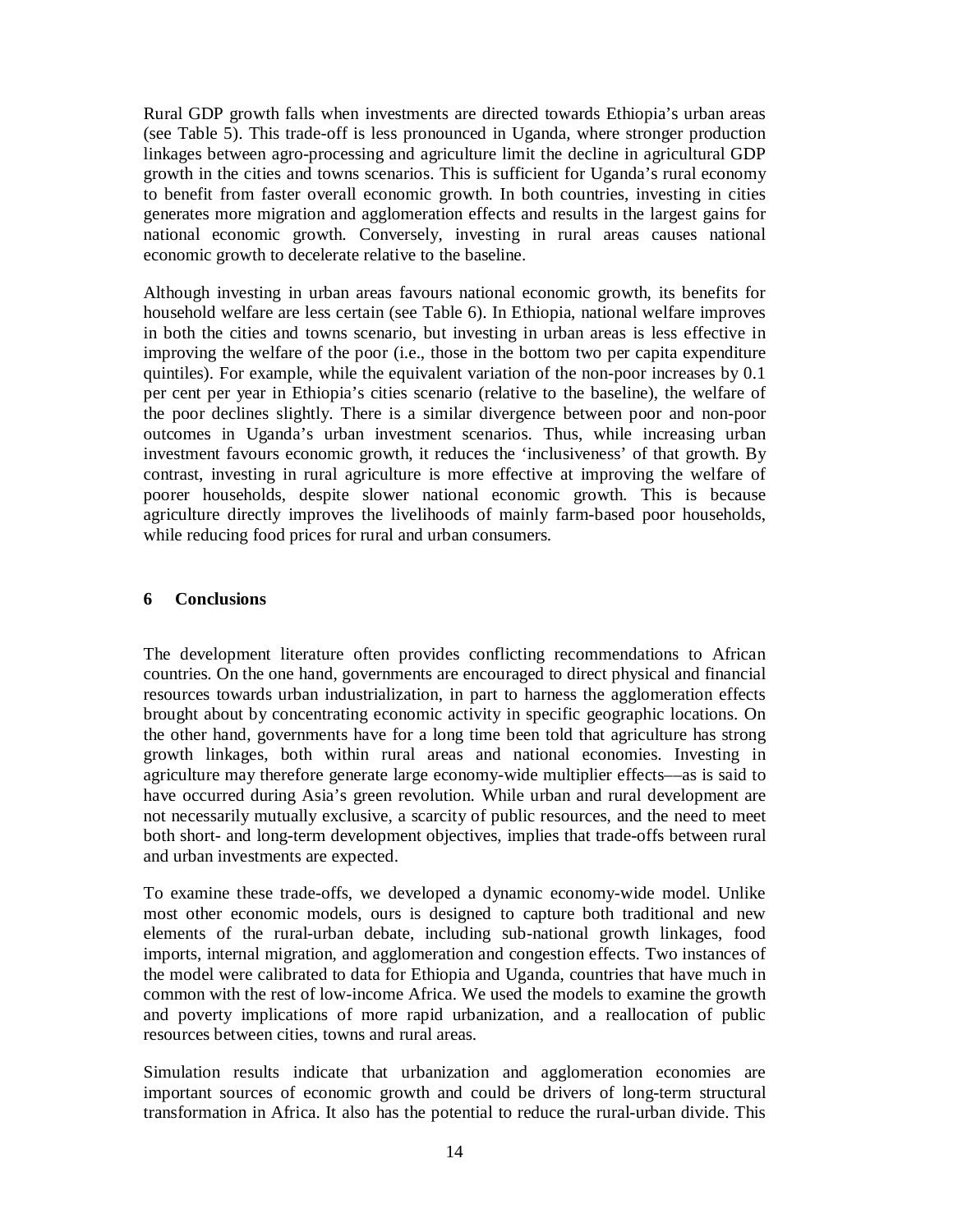is especially true in Uganda, where the industrial sector has stronger linkages to rural agriculture. However, without supporting investments in urban growth and job creation, there is likely to be an 'urbanization of poverty' in both Ethiopia and Uganda. Rising urban poverty could prevent the use of large-scale rural-to-urban transfer programmes aimed at offsetting the decline in agricultural growth from reallocating away from rural areas. As such, our findings suggest that, at least over the short-term, investing in cities is unlikely to adequately address national poverty concerns.

In contrast, agricultural growth is a more direct and effective means of reaching the poor in the short run, but it comes at the cost of slower national growth and with possible long-term implications for the rate of structural transformation. Given these trade-offs, we conclude that while urban agglomeration provides an additional argument against an 'agro-fundamentalist' approach to African development, the shorter-term political and socioeconomic imperative to reduce poverty still supports further investment in African agriculture.

#### **References**

Adelman, I. (1984). 'Beyond Export-Led Growth'. *World Development*, 12(9): 937–49.

- Armington, P. A. (1969). 'A Theory of Demand for Products Distinguished by Place of Production. *IMF Staff Papers*, 16(1): 159–78.
- Baland, J., F. Gaspart, E. Place, and J. Platteau (2007). 'The Distributive Impact of Land Markets in Uganda'. *Economic Development and Cultural Change*, 55(2): 283–312.
- Benin, S., S. Fan, and M. Johnson (2012). 'Estimating Public Agricultural Expenditure Requirements'. In X. Diao, J. Thurlow, S. Benin and S. Fan (eds), *Strategies and Priorities for African Agriculture: Economy-wide Perspectives from Country Studies*. Washington DC: IFPRI.
- CSA (Central Statistical Agency). (2006). *Household Income, Consumption and Expenditure Survey 2004/05*. Addis Ababa: Federal Democratic Republic of Ethiopia.
- CSA (2007). *Population and Housing Census 2007*. Addis Ababa: Federal Democratic Republic of Ethiopia.
- CSA (2009). *Large and Medium Manufacturing Industries Survey 2007-2008*. Addis Ababa: Federal Democratic Republic of Ethiopia.
- Collier, P., and S. Dercon (2012). 'African Agriculture in 50 Years: Smallholders in a Rapidly Changing World'. Washington, DC: International Food Policy Research Institute. Unpublished manuscript.
- De Brauw, A., and V. Mueller (2012). 'Do Limitations in Land Rights Transferability Influence Mobility Rates in Ethiopia?'. Washington, DC: International Food Policy Research Institute. Unpublished manuscript.
- Dervis, K., J. De Melo, and S. Robinson (1982). *General Equilibrium Models for Development Policy*. New York: Cambridge University Press.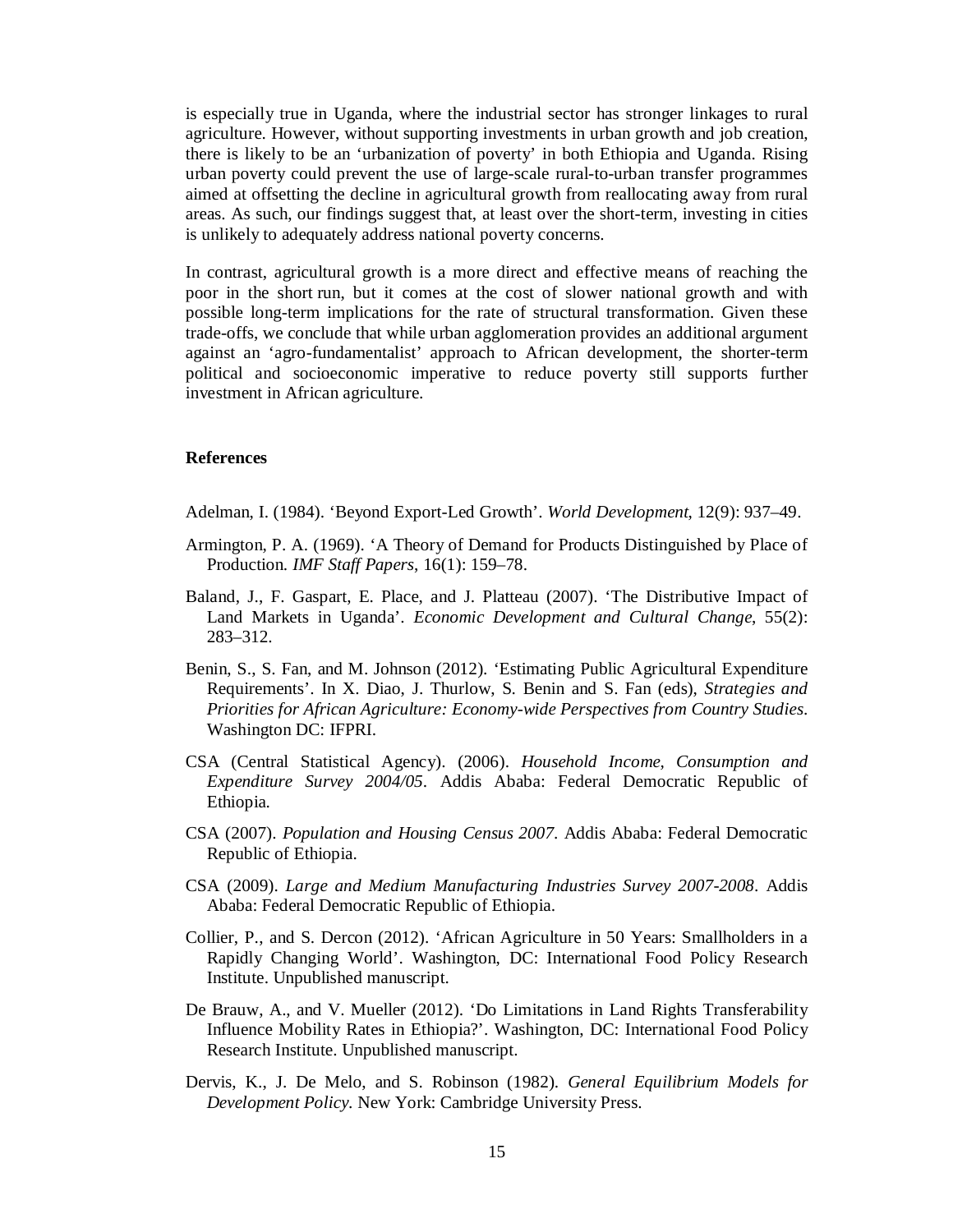- Diao, X., P Hazell, and J. Thurlow (2010). he Role of Agriculture in African Development'. *World Development*, 38(10): 1375–83.
- Dimaranan, B. (ed.) (2006). *Global trade, assistance and production: The GTAP 6 data base*. West Lafayette, IN: Center for Global Trade Analysis, Purdue University.
- Dorosh, P., and J. Thurlow (2011). 'Agglomeration, Growth and Regional Equity: An Analysis of Agriculture versus Urban-led Development in Uganda'. *Journal of African Economies*. doi:10.1093/jae/ejr033>
- EDRI (Ethiopian Development Research Institute) (2009). *Input Output Table and Social Accounting Matrix*. Addis Ababa: EDRI.
- Fan, S. (ed.) (2008). *Public Expenditures, Growth, and Poverty: Lessons from Developing Countries*. Baltimore, MD: Johns Hopkins University Press.
- Fujita, M., P. Krugman, and A. J. Venables (2001). *The Spatial Economy: Cities, Regions and International Trade*. Cambridge, MA: MIT Press.
- Golini, A., M. Said, O. Casacchia, C. Reynaud, S. Basso, L. Cassata and M. Crisci (2001). *Migration and Urbanization in Ethiopia, with Special Reference to Addis Ababa*. Rome: Institute for Population Research – National Research Council.
- Gollin, D. (2010). 'Agricultural Productivity and Economic Growth'. In P. Pingali and R. Evenson (eds), *Handbook of Agricultural Economics*, Vol. 4. New York: Elsevier.
- Haggblade, S., P. Hazell, and J. Brown (1989). 'Farm-nonfarm Linkages in Rural Sub-Saharan Africa'. *World Development*, 17(8): 1173–1202.
- Hazell, P., C. Poulton, S. Wiggins, and A. Dorward (2010). 'The Future of Small Farms: Trajectories and Policy Priorities'. *World Development*, 38(10): 1349–61.
- Henderson, J. V., and H. G. Wang (2005). 'Aspects of the Rural-Urban Transformation of Countries. *Journal of Economic Geography*, 5: 23–42.
- Johnson, B. F., and J. W. Mellor (1961). 'The Role of Agriculture in Economic Development'. *American Economic Review*, 51(4): 566–93.
- King, R .P., and D. Byerlee (1978). 'Factor Intensities and Locational Linkages of Rural Consumption Patterns in Sierra Leone'. *American Journal of Agricultural Economics*, 60(2): 197–206.
- Lewis, W. A. (1954). 'Economic Development with Unlimited Supplies of Labour'. *The Manchester School of Economics and Social Studies*, 22(2): 139–91.
- Lipton, M. (1980). 'Migration from Rural Areas of Poor Countries: The Impact on Rural Productivity and Income Distribution'. *World Development*, 8(1): 1–24.
- McMillan, M. S., and D. Rodrik (2012). 'Globalization, Structural Change and Productivity Growth'. Washington, DC: International Food Policy Research Institute. Unpublished manuscript.
- Ravallion, M., S. Chen, and P. Sangraula (2007). 'New Evidence on the Urbanization of Global Poverty'. *Population and Development Review*, 33(4): 667–701.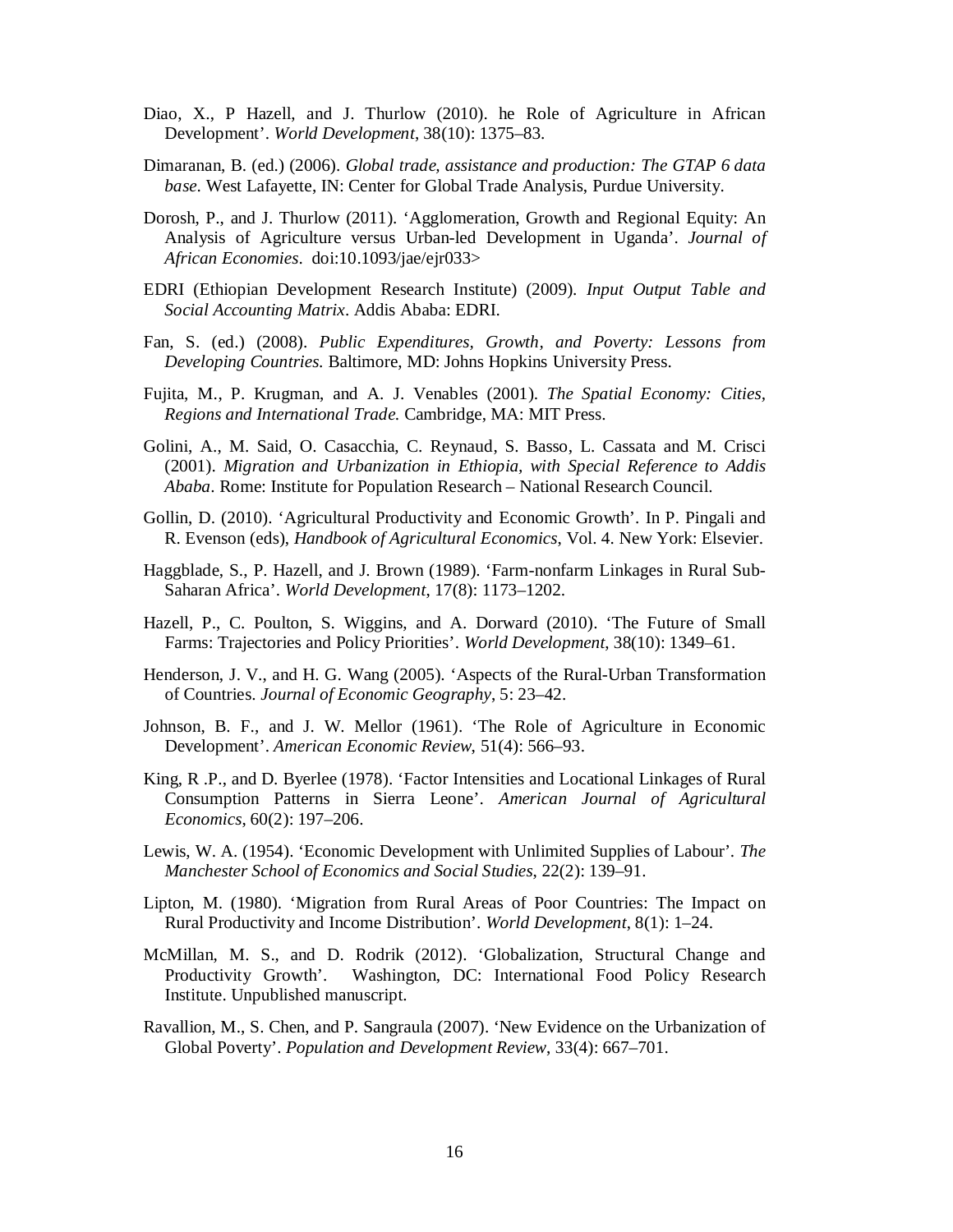- Ravallion, M., and G. Datt (1996). 'How Important to India's Poor Is the Sectoral Composition of Economic Growth?'. *The World Bank Economic Review*, 10(1): 1– 25.
- Rosenthal, S. S., and W. C. Strange (2004). 'Evidence on the Nature and Sources of Agglomeration Economies'. In J. V. Henderson and J. F. Thisse (eds), *Handbook of Regional and Urban Economics,* vol. 4. Amsterdam: Elsevier.
- Thurlow, J. (2012). 'Kenya'. In X. Diao, J. Thurlow, S. Fan, and S. Benin (2012). *Strategies and Priorities for African Agriculture: Economywide Perspectives from Country Studies*. Washington, DC: International Food Policy Research Institute.
- Thurlow, J., X. Diao, and E. Zhu (2007). *A 2005 social accounting matrix (SAM) for Uganda*. Washington, DC: International Food Policy Research Institute.
- UBOS (Uganda Bureau of Statistics). (2002a). *Population and Housing Census 2002*. Kampala: Uganda: Republic of Uganda.
- UBOS (2002b). *Business Inquiry 2001/02*. Kampala: Uganda: Republic of Uganda.
- UBOS (2006). *National Household Survey 2005/06*. Kampala: Uganda: Republic of Uganda.
- Wiebelt, M., K. Pauw, J. M. Matovu, E. Twimukye, and T. Benson (2011). 'Managing Future Oil Revenues in Uganda for Agricultural Development And Poverty Reduction: A CGE Analysis of Challenges and Options'. Working Paper 1696. Kiel: Kiel Institute for the World Economy.
- World Bank (2008). *World Development Report 2009: Reshaping Economic Geography*. Washington, DC: World Bank.
- World Bank (2011). *World Development Indicators*. Washington, DC: World Bank.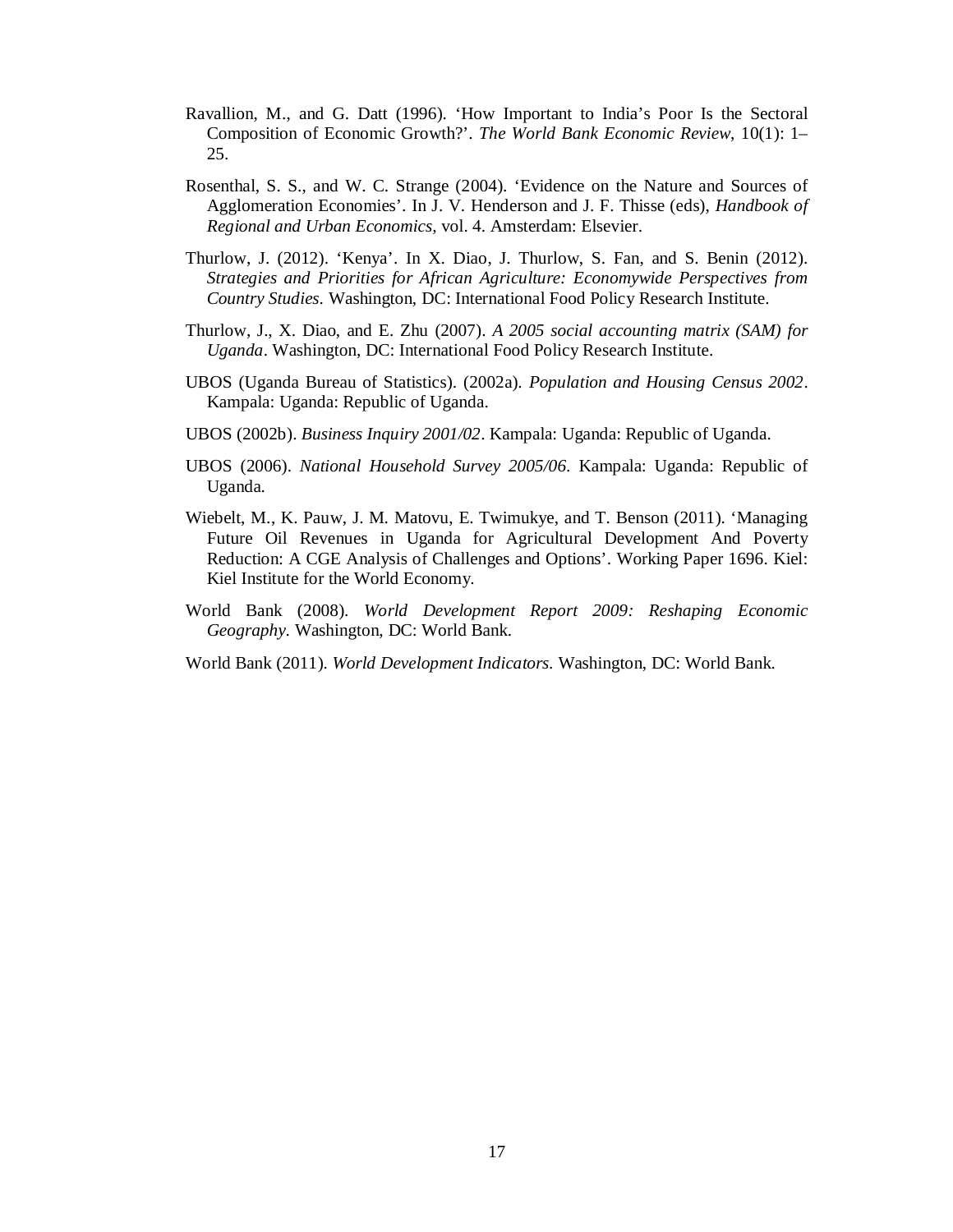#### **Appendix: Model specification**

#### **A1 Consumer and producer behaviour**

Representative consumers and producers in our model are treated as individual economic agents. We assume households (consumers) make decisions so as to maximize welfare (utility) subject to a budget constraint. For this we employ a linear expenditure system (LES) of demand:

$$
P_i \cdot C_{ia} = P_i \cdot \gamma_{ia} + \beta_{iha} \cdot \left( \frac{(1 - s_a - td_a) \cdot Y_a}{LS_a} - \sum_{i'} P_{i'} \cdot \gamma_{i'a} \right)
$$
 (1)

where *C* is per capita consumption of good *i* in area *a* (i.e., cities, towns or rural areas), *γ* is a minimum subsistence level,  $\beta$  is the marginal budget share, *P* is the market price of each good, *Y* is total household income, *LS* is total labour supply (a proxy for population), and *s* and *td* are savings and direct tax rates, respectively. Our demand functions allow consumption patterns and income elasticities to vary across households in cities, towns and rural areas.

We assume producers maximize profits subject to input and output prices. A constant elasticity of substitution (CES) function determines output quantity *X* from sector *i* in area *a*:

$$
X_{ia} = \alpha_{ia} \cdot \left(\delta_{ia} \cdot L_{ia}^{-\rho_{ia}} + (1 - \delta_{ia}) \cdot K_{ia}^{-\rho_{ia}}\right)^{-1/\rho_{ia}}\tag{2}
$$

where *α* reflects total factor productivity (TFP), *L* and *K* are labour and capital demands, and  $\delta$  and  $\rho$  are share and substitution parameters. Our production functions permit technologies to vary across producers and areas. Maximizing profits subject to Equation 2 gives the factor demand equations:

$$
\frac{L_{ia}}{K_{ia}} = \left(\frac{r \cdot D_{ia}}{W_a} \cdot \frac{1 - \delta_{ia}}{\delta_{ia}}\right)^{1/(1 + \rho_{ia})}
$$
\n(3)

where *W* is the labour wage in area *a*, and *r* is a fixed economy-wide capital rental rate adjusted by a sector/area-specific distortion term *D*. The factor substitution elasticity is a transformation of *ρ*. Higher elasticities mean producers can more readily substitute between labour and capital when relative prices change. We do not show intermediate demand in the equations, although this is included in our model. The producer price *PX* is the sum of factor payments per unit of output:

$$
PX_{ia} \cdot X_{ia} = W_a \cdot L_{ia} + r \cdot D_{ia} \cdot K_{ia}
$$
\n<sup>(4)</sup>

#### **A2 National product markets and international trade**

Products are traded in national markets at a single market-clearing price *P*. The national market assumption is needed because internal trade data are unavailable for Ethiopia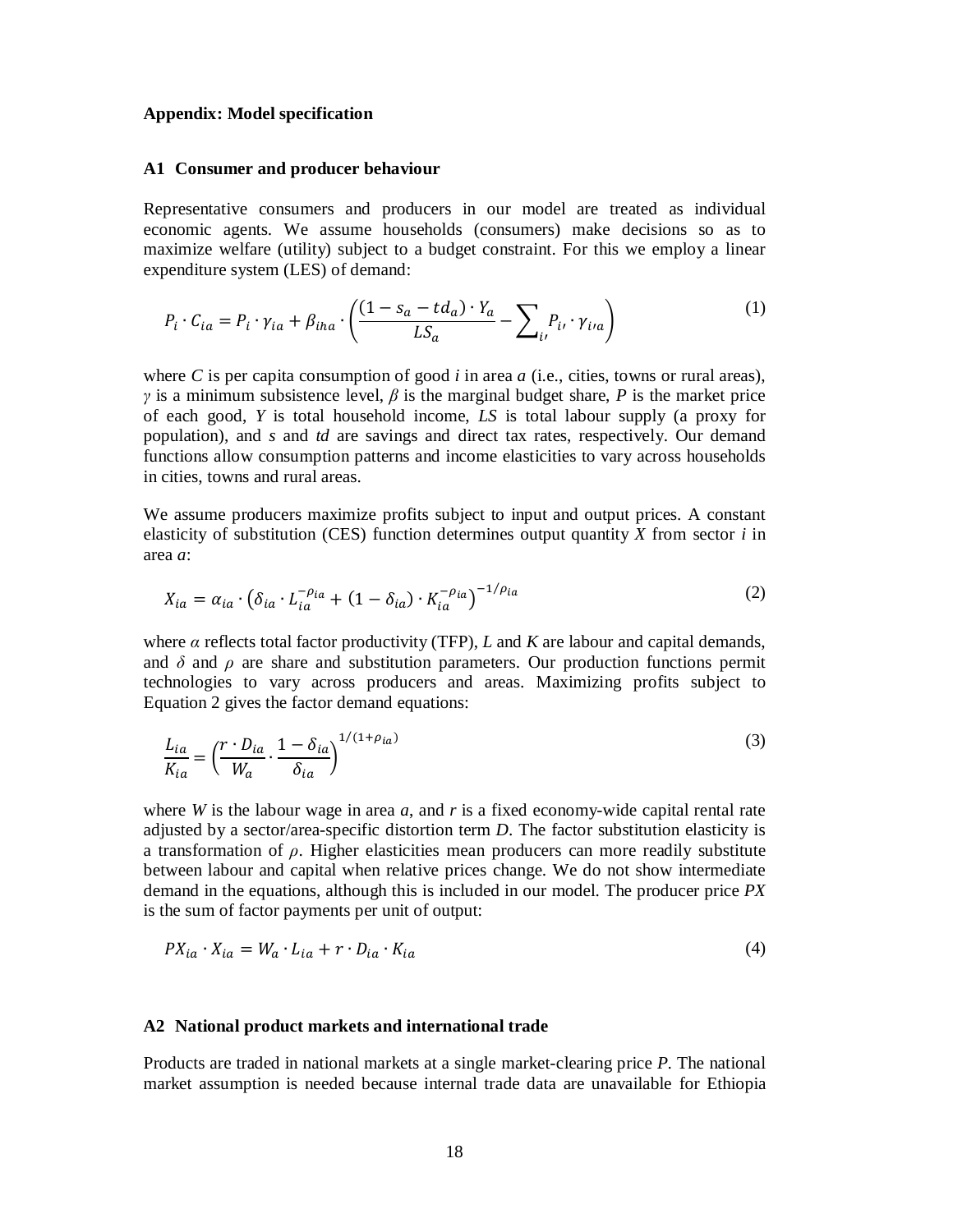and Uganda. Output from each area is combined into a composite national good *Q* using a CES function:

$$
Q_i = \phi_i \cdot \left(\sum_{a} \lambda_{ia} \cdot X_{ia}^{-\tau_i}\right)^{-1/\tau_i} \tag{5}
$$

Equation 5 permits imperfect substitution between goods from different areas. Relative producer prices are determined by the following first order condition, derived from minimizing the composite supply price of each good:

$$
PX_{ia} = P_i \cdot (1 - ti_i) \cdot Q_i \cdot \left(\sum_{a'} \lambda_{ia'} \cdot X_{ia'}^{-\tau_i}\right)^{-1} \cdot \lambda_{ia} \cdot X_{ia}^{-\tau_i - 1}
$$
 (6)

where *ti* is the indirect tax rate applied to domestic sales. This function implies that demand for an area's output rises when its supply price falls relative to those in other areas.

We do not show the equations governing international trade. However, our model permits two-way trade assuming imperfect substitution between domestic and foreign goods (see Armington 1969). A constant elasticity of transformation (CET) function determines exports and a CES function determines imports.11 World commodity prices are fixed under a small country assumption. The current account balance is fixed in foreign currency units and the real exchange rate is flexible (i.e., a price index of tradable to non-tradable goods).

#### **A3 Government and investment demand**

 $\overline{a}$ 

Assuming all factors in an area are owned by households in that area, then total income *Y* is

$$
Y_a = \sum_i (W_a \cdot L_{ia} + r \cdot D_{ia} \cdot K_{ia}) + h_a \cdot LS_a \tag{7}
$$

where *h* is per capita transfer payments from the government. The government is treated as a separate agent. Total domestic revenue is the sum of direct and indirect taxes, as shown on the left-hand side of the following equation:

$$
\sum_{a} td_a \cdot Y_a + \sum_{i} ti_i \cdot P_i \cdot Q_i = \sum_{i} P_i \cdot A \cdot g_i + \sum_{a} h_a \cdot LS_a + B \tag{8}
$$

The government uses revenues to purchase goods and make transfers (i.e., recurrent spending) and to save (i.e., finance public capital investment). This is shown on the right-hand side of Equation 8. Our macroeconomic closure for the government account assumes that public consumption spending is equal to base-year quantities *g* multiplied by an exogenous adjustment factor *A*. The fiscal balance *B* adjusts to equalize total revenues and expenditures.

<sup>11</sup> Foreign trade decisions take place in national markets (i.e., export and import relative prices are compared to the price of the composite good produced by cities, towns and rural areas).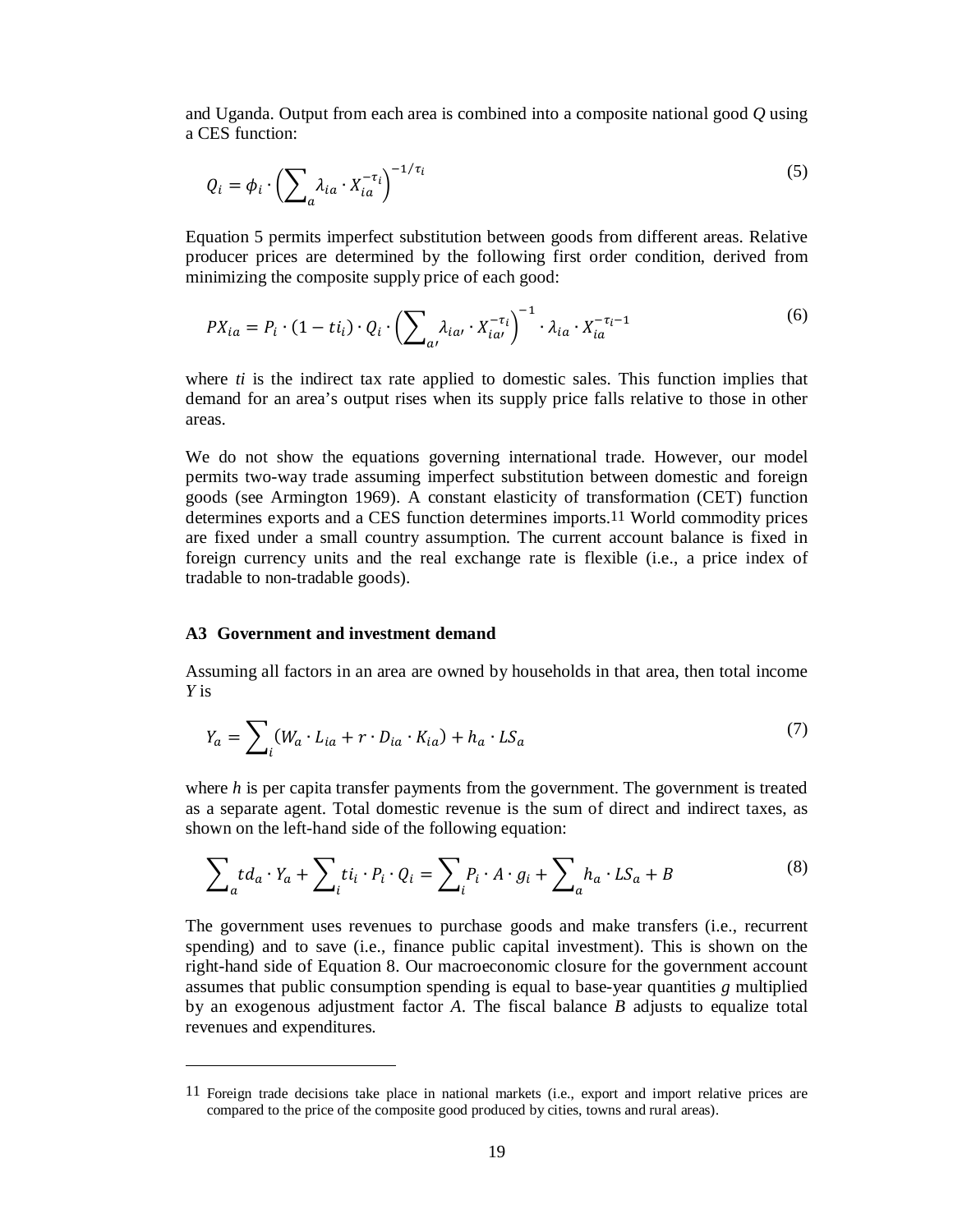We assume a savings-driven investment closure, i.e., total investment adjusts to the level of savings in the economy. As shown below, a national savings pool finances investment:

$$
\sum_{a} s_a \cdot Y_a + B = \sum_{i} (P_i \cdot I \cdot ip_i + P_i \cdot G \cdot ig_i)
$$
\n(9)

where *ip* and *ig* are fixed base-year quantities of private and public investment, respectively, multiplied by adjustment factors *I* (endogenous) and *G* (exogenous). For a given level of savings, an increase in public investment *G* must be matched by a decline in private investment *I*, i.e., the government 'crowds-out' private investors.

#### **A4 Factor and product market equilibrium**

We assume labour is fully employed. As such, total labour supply *LS* in each area is fixed and, in equilibrium, must equal the sum of all sector labour demands:

$$
LS_a = \sum_{i} L_{ia} \tag{10}
$$

Unlike labour, which is mobile across sectors, capital is sector/area-specific. Both factor demand *K* and the economy-wide rental rate *r* are therefore fixed (see Equation 3) and the rental rate distortion term *D* adjusts so that sectoral profit rates equate capital demand and supply.

Finally, product market equilibrium requires that the composite supply of each good *Q* equals total private and public consumption and investment demand:

$$
Q_i = \sum_a C_{ia} \cdot LS_a + A \cdot g_i + I \cdot ip_i + G \cdot ig_i \tag{11}
$$

Market prices *P* adjust to ensure equilibrium is achieved. Together, the above 11 equations simultaneously solve for the values of 11 endogenous variables (i.e., *C*, *X*, *L*, *D*, *Q*, *PX*, *Y*, *B*, *I*, *W* and *P*). The national consumer price index (CPI) is our numéraire.

#### **A5 Capital accumulation**

Our model is recursive dynamic; i.e., it consists of distinct within- and between-period components. The above equations specify the within-period component. Betweenperiods, exogenous variables and parameters are updated based on externallydetermined trends and previous period results. We describe the processes of capital accumulation, labour migration, and agglomeration and technical change.

While not shown in Equations 1-11, each variable has a time subscript associated with it. Sector-level capital accumulation is determined endogenously based on previous period investment. As shown in Equations 12-14, the quantity of new capital *N* is based on the value of *private* investment and the capital price *PK* (i.e., a composite price derived from investment demand shares *ip*). New capital is allocated to sectors/areas after applying a national depreciation rate *υ* and according to a capital allocation factor  $SK(0 < SK < 1; \sum SK = 1)$  (Dervis, De Melo and Robinson 1982)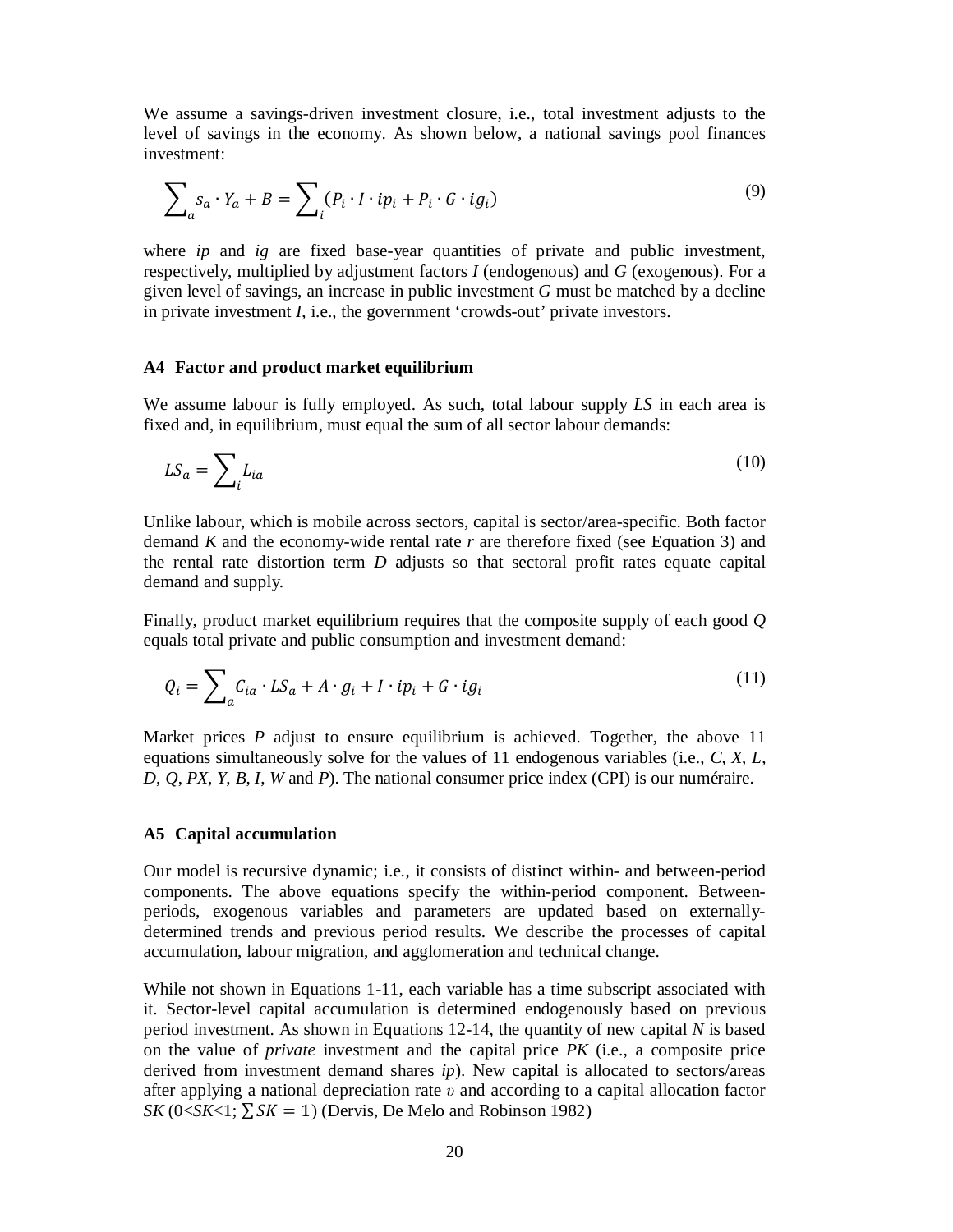$$
N_t = \sum_{i} (P_{it} \cdot I_t \cdot ip_i) \cdot PK^{-1}
$$
 (12)

 $K_{i} = K_{i} \cdot (1 - v) + SK_{i} \cdot N_t$  (13)

$$
SK_{iat} = SP_{iat} + SP_{iat} \cdot \left(\frac{SR_{iat} - AR_t}{AR_t}\right)
$$
\n(14)

*SP* is a sector/area's current share in aggregate profits, *SR* is a sector/area's profit rate (i.e.,  $r \cdot D_{ia}$ ), and *AR* is the national average profit rate. New capital is allocated in proportion to each sector/area's share in aggregate capital income, adjusted by its profit rate relative to the average profit rate. Sectors/areas with above-average profit rates receive a greater share of investible funds than their share in aggregate profits. This 'putty-clay' specification implies that new capital is mobile, but once invested it becomes sector-specific.

#### **A6 Internal labour migration**

 $\overline{a}$ 

Within each period, workers can only migrate across sectors *within* cities, towns and rural areas. Between periods they can also migrate *between* areas in response to real wage differentials. The flow of migrants *M* from area *a* to *a'* is defined by

$$
M_{aart} = LS_{at} \cdot m_{aa} \cdot \frac{W_{at}}{W_{at}} \cdot c_{aa}
$$
\n<sup>(15)</sup>

where *m* is the base-year migration rate and *c* is a 'compensating wage' (i.e., the inverse of base-year wage differentials). Initially the compensating wage offsets the wage differential leaving the observed migration rate *m* unchanged, and when applied to total labour supply *LS*, reproduces observed migration flows *M*. If wages in *a'* increase relative to *a* then the migrant flow increases from base-year levels. Total labour supply is equal to previous period supply multiplied by an exogenous population growth rate *ε* and augmented by net migration inflows:

$$
LS_{at+1} = LS_{at} \cdot (1 + \varepsilon_a) + \sum_{a'} (M_{a'at} - M_{aart})
$$
\n(16)

While not shown in the equations, our model separates poor and non-poor households within each area. This requires us to track both household populations and factor endowments. Migrant workers are drawn from within-area household groups in proportion to their labour endowments. Workers are assumed to migrate with their families (based on fixed observed dependency ratios), which limits the need to track remittance flows between areas.12

<sup>12</sup> The model captures the benefits of remittances for migrants' dependents that might remain in originating areas. However, remittances to other workers (and their dependents) in the migrant's originating area are not captured.